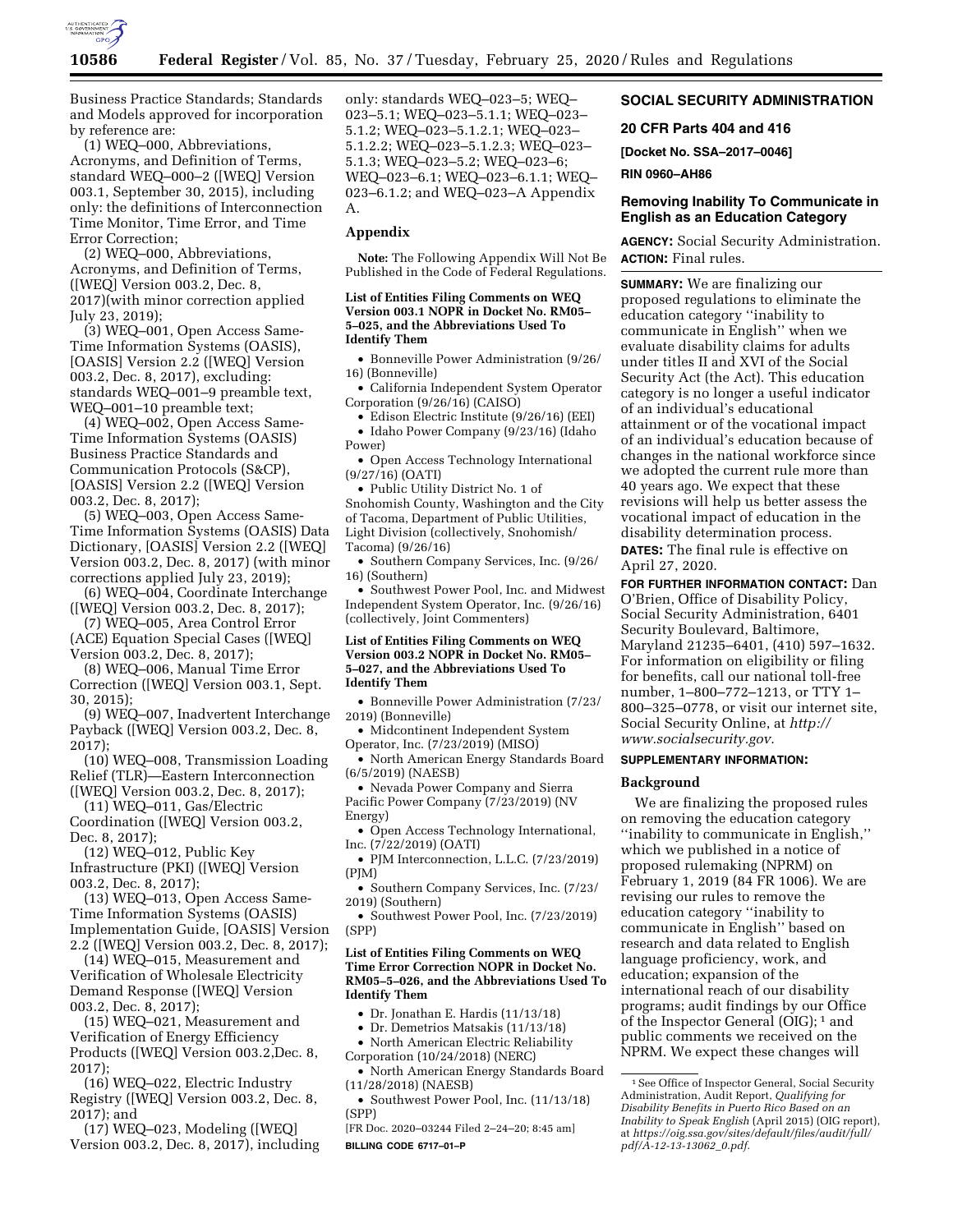help us better assess the vocational impact of education in the disability determination process.

In the preamble to the NPRM, we explained that we use a five-step sequential evaluation process to determine whether an adult is disabled under the Act.2 When this final rule becomes effective, we will no longer consider whether an individual is able to communicate in English at the fifth and final step of the sequential evaluation process (step 5). The NPRM also discussed in detail further conforming edits, and the bases for our revisions. Because we are adopting these revisions as we proposed them, we are not repeating that information here. Interested readers may refer to the preamble to the NPRM, available at *<http://www.regulations.gov>* by searching for docket number SSA–2017–0046.

In the preamble, we refer to the regulations in effect on the date of publication as the ''current'' rule. We refer to the regulations that will be in effect on April 27, 2020 as the ''final'' rule.

## **Public Comments**

We received 216 comments on the NPRM, 212 of which were related to the regulation and are thus available for public viewing at *[http://](http://www.regulations.gov) [www.regulations.gov.](http://www.regulations.gov)*3 These comments were from:

• Individual citizens and claimant representatives;

• Members of Congress;

• National groups representing claimant representatives, such as the National Organization of Social Security Claimants' Representatives and the National Association of Disability Representatives; and

• Advocacy groups, such as the Consortium for Citizens with Disabilities and Justice in Aging.

We carefully considered these comments; below, we discuss and respond to the significant issues raised

3We excluded one comment from one of our employees who improperly submitted the comment in the capacity as an employee. We excluded three other comments because they were out of scope or nonresponsive to the proposal.

by the commenters that were within the scope of the NPRM. We summarized, condensed, and paraphrased the comments due to their length. We organized the comments and our responses by category for ease of review.

#### **Eliminating the English Language Distinction**

*Comment:* Several commenters supported the proposal to eliminate the ''inability to communicate in English'' as an education category. One commenter expressed that the current rule gives non-English speakers an advantage over English speakers. Other commenters asserted that the current rule treats persons who are non-English speaking as though they are illiterate; that it creates a negative perception of non-English speakers; and that it suggests only English-speaking persons are educated enough to hold a job.

*Response:* We concur with the commenters' support for the proposal to eliminate the language distinction. The goal of this final rule is to help ensure our program rules remain current, and we expect that this final rule will allow us to decide disability claims consistent with the changes that have occurred in the national workforce in the last four decades.

*Comment:* One commenter supported our proposal, stating there is no strict correlation between proficiency in English and the ability to make valuable contributions to the U.S. economy. The commenter opined that our current rules might determine a highly-skilled non-English speaker to be disabled, diverting disability funds away from the people who most need them.

*Response:* We acknowledge the commenter's support for our rule. We, however, disagree that our current rules have diverted disability funds away from those who need them the most. Whether an individual is able to communicate in English is one of many factors we consider when determining disability. For example, if an individual has the residual functional capacity to perform his or her past relevant work, we find the person not disabled, regardless of the person's ability to communicate in English.

#### **Changes in the National Workforce**

*Comment:* Several commenters noted that the United States (U.S.) is now a diverse country with work opportunities for non-English speakers. One commenter stated that an ability to speak, read, or write in English is no longer imperative for attaining a job in the U.S. Other commenters similarly opined that the U.S. today is a diverse country with employment opportunities

in many industries for non-Englishspeakers, and that a lack of English language proficiency is not the obstacle that it used to be. A commenter also expressed that the ''inability to communicate in English'' education category is unnecessary, and that changing the current rule is ''overdue.''

*Response:* We acknowledge the commenters' support for our rule. Our current rules, published in 1978,<sup>4</sup> are premised on the assumption that ''it may be difficult for someone who does not speak and understand English to do a job, regardless of the amount of education the person may have in another language.'' 5 As we discussed in the NPRM, and as the commenters said, there have been changes in the national workforce since we added the ''inability to communicate in English'' category to our rules on evaluating education. These changes and other data and research have led us to conclude that this education category is no longer a useful indicator of an individual's educational attainment or of the vocational impact of an individual's education for the purposes of our programs. This final rule reflects those changes in the national workforce, acknowledge the vocational advantage that formal education may provide in any language, and account for expansion of the international reach of our disability programs.

*Comment:* One commenter, citing to the Office of Research, Evaluation, and Statistics (ORES) Analysis of 1980 Census and 2016 American Community Survey: English Proficiency,<sup>6</sup> contended that the data we presented does not support the proposal, because job opportunities for individuals with limited English proficiency (LEP) have not grown at the same rate as the LEP population. The commenter asserted

5See 20 CFR 404.1564(b)(5) and 416.964(b)(5).

<sup>6</sup> See SSA Office of Research, Evaluation, and Statistics (ORES) Analysis of 1980 Census and 2016 American Community Survey: English Proficiency (ORES English Proficiency Analysis 2016), Table 1: Estimated working-age (25–64) population, by English proficiency and educational attainment, 1980 and 2016 (ORES English Proficiency Analysis 2016 Table 1), and Table 2: Estimated labor force participation of working-age (25–64) population, by English proficiency and educational attainment, 1980 and 2016 (ORES English Proficiency Analysis 2016 Table 2), available at *regulations.gov* as a supporting and related material for docket SSA–  $2017 - 0046$ .

<sup>2</sup>The sequential evaluation of disability for adults is composed of five steps. We determine whether an individual: Is doing substantial gainful activity (step 1); has one or more severe medically determinable impairments (step 2); has an impairment that meets or medically equals the requirements of the Listing of Impairments in 20 CFR part 404, subpart P, appendix 1 (step 3); can do his or her past relevant work (step 4); and can do any other work, given his or her residual functional capacity, age, education, and work experience (step 5). If at any step, we can make a finding of ''disabled'' or ''not disabled,'' we stop the evaluation, make our determination or decision, and do not proceed to the next step. See 20 CFR 404.1520(a)(4) and 416.920(a)(4).

<sup>4</sup> 43 FR 55349, 55364–65 (1978). Our original rules on the inability to communicate in English stated that this factor ''may be considered a vocational handicap because it often narrows an individual's vocational scope.'' 20 CFR 404.1507(f) (1979). In 1980, we reorganized and rewrote a number of rules in simpler, briefer language, including our rule on consideration of education as a vocational factor. 45 FR 55566, 55591 (1980). Our rules on the inability to communicate in English have remained unchanged since that 1980 revision.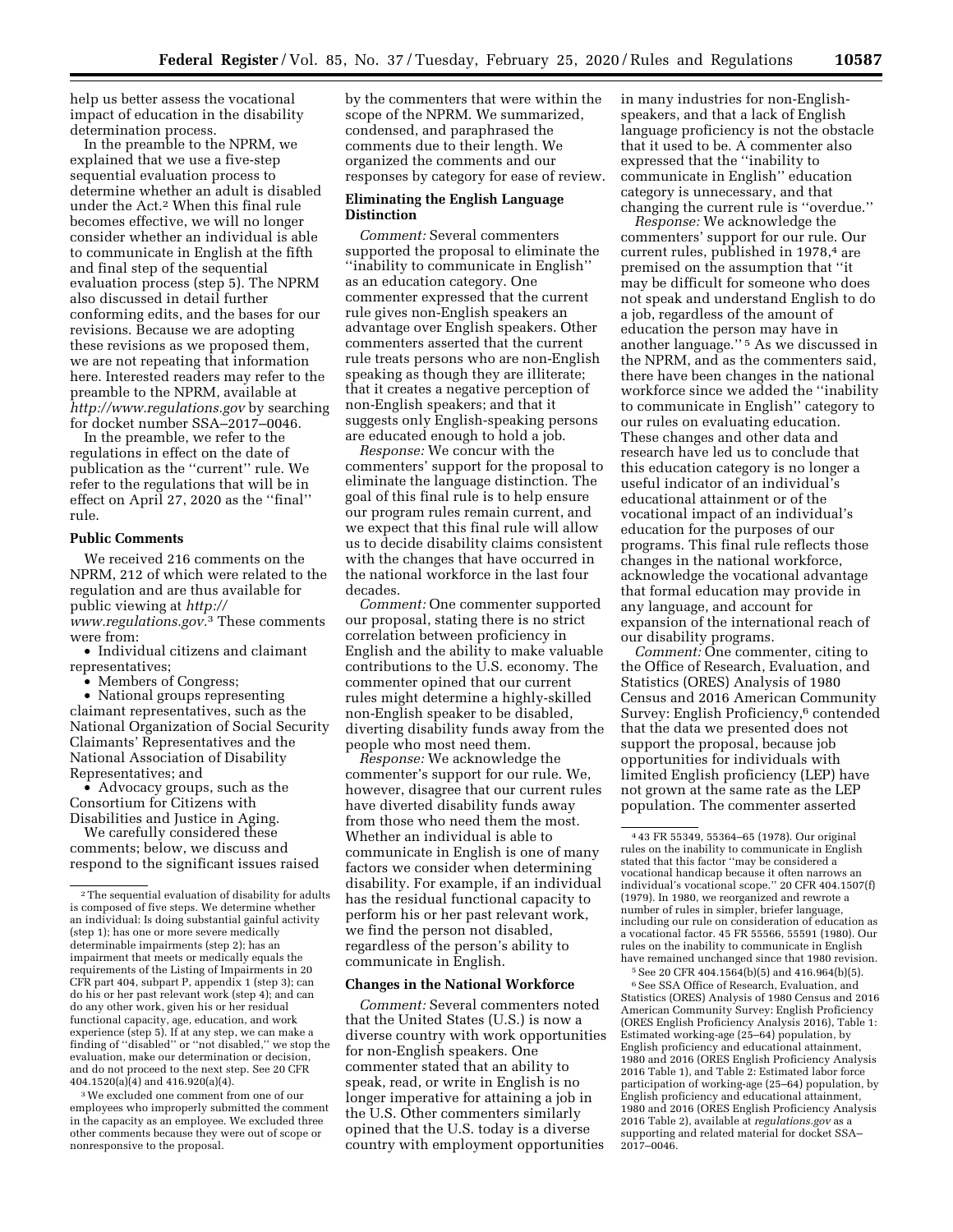that the percentage of working-age LEP individuals with a high school degree in the workforce only increased by 3.7% between 1980 to 2016, while the working-age LEP population increased by 5.4% during the same period.

*Response:* We disagree because the statistics presented by the commenter characterizing our data are incorrect. The increase in the working age (25–64) LEP<sup>7</sup> population between 1980 and 2016 was not 5.4%.8 The working age LEP population more than tripled, increasing from approximately 5.4 million to 17.8 million.9 Also, the increase in the labor force participation rate (LFPR) 10 of the working age LEP population with high school education was not 3.7%. Rather, their LFPR increased by 3.7 percentage *points,* from

70% to 73.7%.11 See Tables 1–2 below for a summary of relevant data.

> TABLE 1—WORKING AGE LEP POPULATION IN THE U.S.

| 1980                      | 2016                                     | Change                                                       |
|---------------------------|------------------------------------------|--------------------------------------------------------------|
| $5.1\%$ (5.4<br>million). | 10.5%<br>$(17.8 \text{ mil} -$<br>lion). | LEP population in-<br>creased by 5.4 per-<br>centage points. |

## TABLE 2—LABOR FORCE PARTICIPA-TION BY LEP INDIVIDUALS WITH HIGH SCHOOL DIPLOMA

| 1980                 | 2016                    | Change                                                                |  |  |
|----------------------|-------------------------|-----------------------------------------------------------------------|--|--|
| 70%<br>$(819,000)$ . | 73.7% (4.4<br>million). | Labor force participa-<br>tion increased by 3.7<br>percentage points. |  |  |

More importantly, between 1980 and 2016, the working age LEP population more than doubled from 5.1% to 10.5% as a percentage of the US population (approximately 5.4 million to 17.8 million).12 During the same period, the LFPR of the working age LEP population (with no restriction on education) increased from 66.7% to 72.2% (approximately 3.6 million to 12.9 million).<sup>13</sup> This means that in 2016, 1 out of 10 working age individuals in the country was a person with LEP, and that 72% of the working age LEP population were in the labor force. The data, while not an exact match for all the parameters we examine, indicates that individuals with LEP were more likely to be part of the labor force in 2016 than in 1980.14 See Table 3 below for a summary of relevant data.

#### TABLE 3

| Working age LEP population in the U.S. |      | Labor force participation of LEP population in the U.S. |                           |  |
|----------------------------------------|------|---------------------------------------------------------|---------------------------|--|
| 1980                                   | 2016 | 1980                                                    | 2016                      |  |
|                                        |      | $\vert$ 66.7% (3.6 million)                             | .   72.2% (12.9 million). |  |

We also looked at employment rate<sup>15</sup> as another indicator of how the national workforce has changed. Because employment rate focuses exclusively on the employed population, it demonstrates that people with LEP are working, and that the percentage of those who are working has increased since 1980. In 2017, the employment rates for the working age LEP population (95.2%) and the working age population that speak only English  $(95.8\%)$  were about the same.<sup>16</sup> The employment rate for people who speak

only English changed slightly from 1980 to 2017 (95.2% to 95.8%).17 The employment rate for individuals with LEP increased by a slightly greater percentage over that same period  $(92.4\% \text{ to } 95.2\%).$ <sup>18</sup> The employment rate for those who speak no English, however, increased from 88.1% to 94.3% during the same period.19 Moreover, the number of individuals who speak no English increased substantially, and at a greater rate than all other group, except the LEP group that speaks English not well.20 The

group that speaks no English and the group that speaks English not well nearly quadrupled between 1980 and 2017.21 In sum, contrary to the commenter's assertions, the data we presented supports our final rule removing inability to communicate in English as an education category because, as explained above, the labor force participation and employment rates for individuals with LEP have increased. See Tables 4–5, below, for a summary of relevant data.

14When we published the NPRM, we used 2016 data about the LFPR and the working age

population by English proficiency and educational attainment, because this was the most recent data available. Because many commenters referred to the 2016 data that we discussed in the NPRM, some of our responses in this final rule refer to this 2016 data. However, we now have parallel data available for 2017. The 2017 data closely tracks the data from 2016 that we cited in the NPRM. For example, in 2017 the working age LEP population's LFPR was 72.6%, compared to 72.2% in 2016. For the complete 2017 data, see the Office of Research, Evaluation, and Statistics (ORES) Analysis of 1980 Census and 2017 American Community Survey: English Proficiency and Labor Force Participation (ORES Labor Force Analysis 2017), available at *regulations.gov* as supporting and related material for docket SSA–2017–0046.

15 In our analysis, employment rate equals the percent of civilian individuals ages 25–64 who report that they are working.

16For the population that spoke only English, approximately 97.6 million individuals out of 101.9 million in the labor force were employed. For the LEP population, approximately 12.2 million individuals out of 12.8 million in the labor force

were employed. See the Office of Research, Evaluation, and Statistics (ORES) Analysis of 1980 Census and 2017 American Community Survey: English Proficiency, Population Size, and Employment (ORES English Proficiency, Population, and Employment Analysis 2017) Table 2 and ORES Labor Force Analysis 2017, available at *regulations.gov* as a supporting and related material for docket SSA–2017–0046.

17ORES English Proficiency, Population, and Employment Analysis 2017 Table 2.

20See the Office of Research, Evaluation, and Statistics (ORES) Analysis of 1980 Census and 2017 American Community Survey: English Proficiency, Population Size, and Employment (ORES English Proficiency, Population, and Employment Analysis 2017) Table 1, available at *regulations.gov* as a supporting and related material for docket SSA– 2017–0046.

21 Id. The population of LEP individuals who speak no English increased from approximately 682,000 to 2.6 million.

<sup>7</sup>As explained in the NPRM, the U.S. Census Bureau defines LEP as those who speak English ''well,'' ''not well,'' or ''not at all.'' See U.S. Census Bureau American Community Survey (ACS), What State and Local Governments Need to Know, p. 12, n. 8, February 2009, *[https://www.census.gov/](https://www.census.gov/content/dam/Census/library/publications/2009/acs/ACSstateLocal.pdf) [content/dam/Census/library/publications/2009/acs/](https://www.census.gov/content/dam/Census/library/publications/2009/acs/ACSstateLocal.pdf)  [ACSstateLocal.pdf.](https://www.census.gov/content/dam/Census/library/publications/2009/acs/ACSstateLocal.pdf)* 

<sup>8</sup>See ORES English Proficiency Analysis 2016 Table 1.  $\frac{9 \text{ Id}}{1 \text{ d}}$ .

<sup>10</sup>Labor force participation rate refers to the percent of the civilian population that is working or actively looking for work.

<sup>11</sup>See ORES English Proficiency Analysis 2016 Table 2.

<sup>12</sup>See ORES English Proficiency Analysis 2016 Table 1.

<sup>13</sup>Between 1980 and 2016, the LFPR of the individuals who spoke only English increased from 73.4% to 77.5% (approximately 69.8 million to 101.1 million). See ORES English Proficiency Analysis 2016 Table 2.

<sup>18</sup> Id.

<sup>19</sup> Id.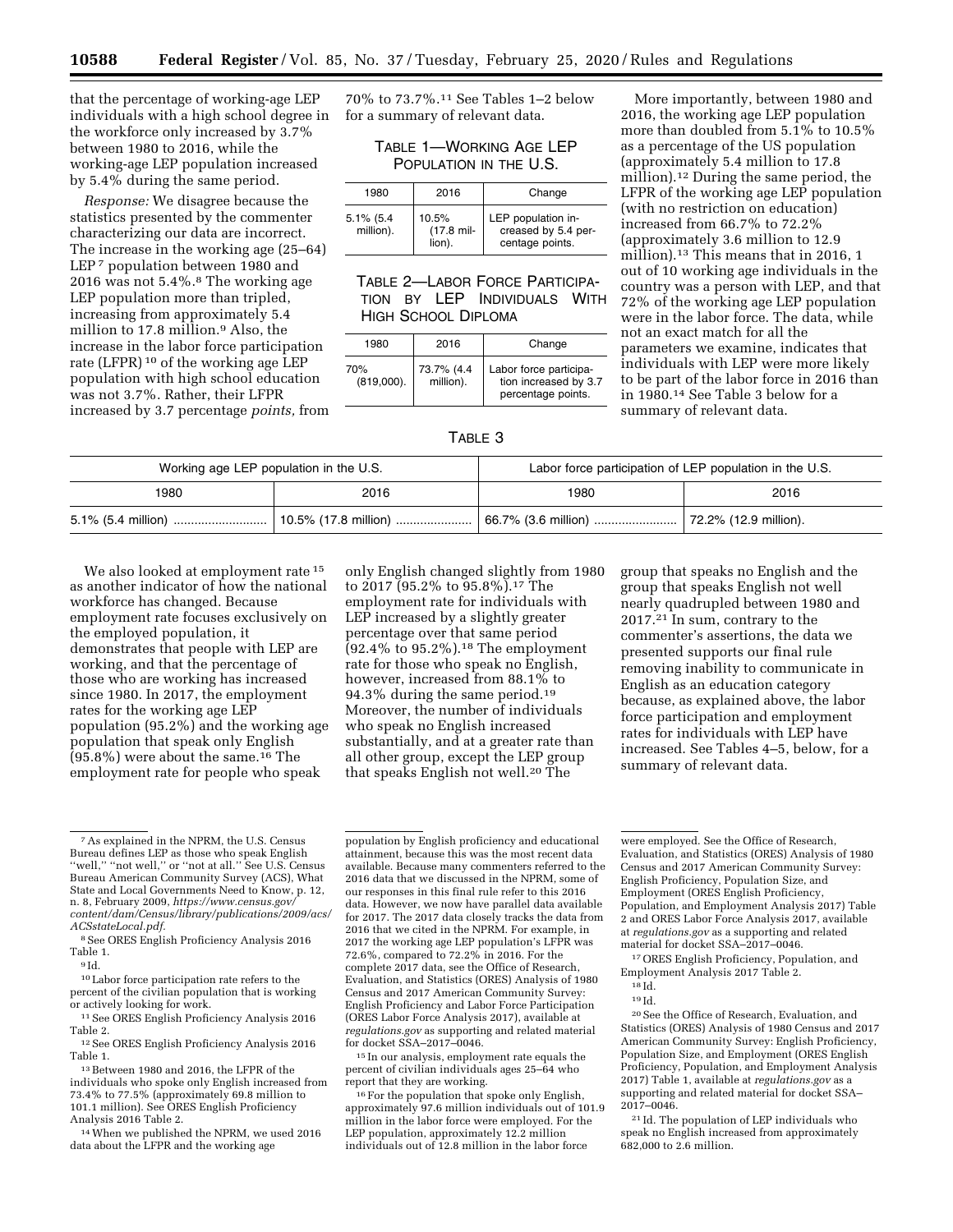TABLE 4

| Working age population in the U.S. | 1980 | 2017<br>(million)            | Rate of<br>population<br>growth<br>(percent) |
|------------------------------------|------|------------------------------|----------------------------------------------|
|                                    |      | 170.5<br>130.9<br>22<br>17.6 | 59.05<br>37.50<br>233.33<br>225.93           |
|                                    |      | 8.4<br>6.6<br>2.6            | 170.97<br>288.24<br>281.23                   |

# TABLE 5—EMPLOYMENT RATE FOR WORKING AGE POPULATION

|                                                 | 1980<br>(percent) | 2017<br>(percent) |
|-------------------------------------------------|-------------------|-------------------|
| Population with<br>I FP<br>.<br>Population that | 92.4              | 95.2              |
| speaks no<br>English<br>Population that         | 88.1              | 94.3              |
| speaks only<br>English                          | 95.2              | 95 R              |

*Comment:* Some commenters asserted that the fact that work opportunities for the population with LEP expanded is irrelevant, because the ''inability to communicate in English'' education category only includes the LEP population that speaks no English. Commenters pointed out that the ''LEP'' rubric includes individuals who speak English "well," "not well," and "not at all,'' so the LEP population is too broad to represent those individuals who are ''unable to communicate in English.'' These commenters contended that the appropriate proxy for individuals with an ''inability to communicate in English'' would be only those individuals with LEP who speak no English. Further, some of these commenters asserted that the labor force participation for individuals who speak no English has, in their opinions, not improved much.

*Response:* We disagree. The ''inability to communicate in English'' education category can apply to a range of individuals with varying levels of English communication ability. This is because our agency uses the ''inability to communicate in English'' category to include all individuals who are unable to do one or more of the following in English: (1) Read a simple message; (2) write a simple message; or (3) speak or understand a simple message.22 In other words, we currently find as ''unable to

communicate in English'' individuals who cannot speak English but who have some, or even higher, capacity to read and understand English. Similarly, we find as ''unable to communicate in English'' individuals who cannot read or write English, but who can speak some English. Therefore, while not an exact match, the LEP population is an appropriate proxy for the population we deem ''unable to communicate in English'' under our current rules.

In response to the commenters' assertion that the LFPR for this group has not increased, we note that the data we cited indicates that individuals who speak no English are participating in the labor force in increased numbers. Between 1980 and 2016, the LFPR for those who speak no English rose from 54.7% to 61.5% (approximately from 373,000 to 1.7 million in absolute numbers).23 24 25 The proportion of the working age population who do not speak English to the total labor force nearly tripled, that is, from approximately 373,000 out of 78.3 million to approximately 1.7 million out of 131 million over the same period.26

Moreover, the 2016 data shows that the LFPR of the individuals who spoke no English increased more than any other group at the High School Diploma, Some College, and College Graduate levels.27 At the Less than High School Diploma level, even though the increase in the LFPR of those individuals who spoke no English was not the highest among all groups, the LFPR of the no English group (60.5%) was still higher than that of only English group

(48.9%).28 29 In 1980, the reverse was true.30

*Comment:* Some commenters raised the concern that the work opportunities for individuals with LEP are not the same throughout the U.S. A few commenters noted that the region in which an individual with LEP lives and the number of people in that individual's region of residence who speak the same language as the individual could affect job prospects. One commenter stated that no one speaks anything other than English in his region, so he believed that an inability to communicate in English would be a significant barrier to working where he lives. Another commenter said that even though a substantial number of LEP persons live in his region, he doubted that employers would hire them, because a large number of English proficient workers are available in his region. Another commenter asserted that, for non-English speaking individuals, the language the individuals speak might affect their work opportunities. This commenter opined that an individual with LEP who speaks Spanish might have better work prospects than an individual with LEP who speaks another language.

*Response:* Our disability programs are national in scope. According to the Act, it does not matter whether work ''exists in the immediate area in which [a claimant] lives'' as long as sufficient work exists in the ''national economy.'' 31 The Act defines the ''national economy'' as ''the region

<sup>22</sup>See 20 CFR 404.1564 and 416.964. See also Program Operations Manual System (POMS) DI 25015.010C.1.b Education as a Vocational Factor, available at *[https://secure.ssa.gov/apps10/](https://secure.ssa.gov/apps10/poms.NSF/lnx/0425015010)  [poms.NSF/lnx/0425015010.](https://secure.ssa.gov/apps10/poms.NSF/lnx/0425015010)* 

 $^{\rm 23}$  See ORES English Proficiency Analysis 2016 Table 2.

<sup>24</sup>The LFPR for those who speak only English rose from 73.4% to 77.5% (approximately from 69.8 million to 101.1 million in absolute numbers). Id.

<sup>25</sup>The LFPR for those who speak no English was 61% (approximately 1.6 million in absolute numbers) in 2017. See ORES English Labor Force Analysis 2017.

<sup>26</sup>See ORES English Proficiency Analysis 2016 Table 2. 27 Id.

<sup>28</sup> Id.

<sup>29</sup> In 2017, the data shows that the LFPR of those with less than a high school diploma and who spoke no English was 59.2%. The LFPR of those similarly situated individuals who spoke only English was 49.1%. See ORES English Proficiency, Population, and Employment Analysis 2017.

<sup>30</sup> In 1980, the LFPR of those with less than a high school diploma and who spoke no English was 54.5%. The LFPR of those with less than a high school diploma who spoke only English was 60.7%. See ORES English Proficiency Analysis 2016 Table 2.

 $31$  See sections 223(d)(2)(A) and 1614(a)(3)(B) of the Act, 42 U.S.C. 423(d)(2)(A), 1382c(a)(3)(B).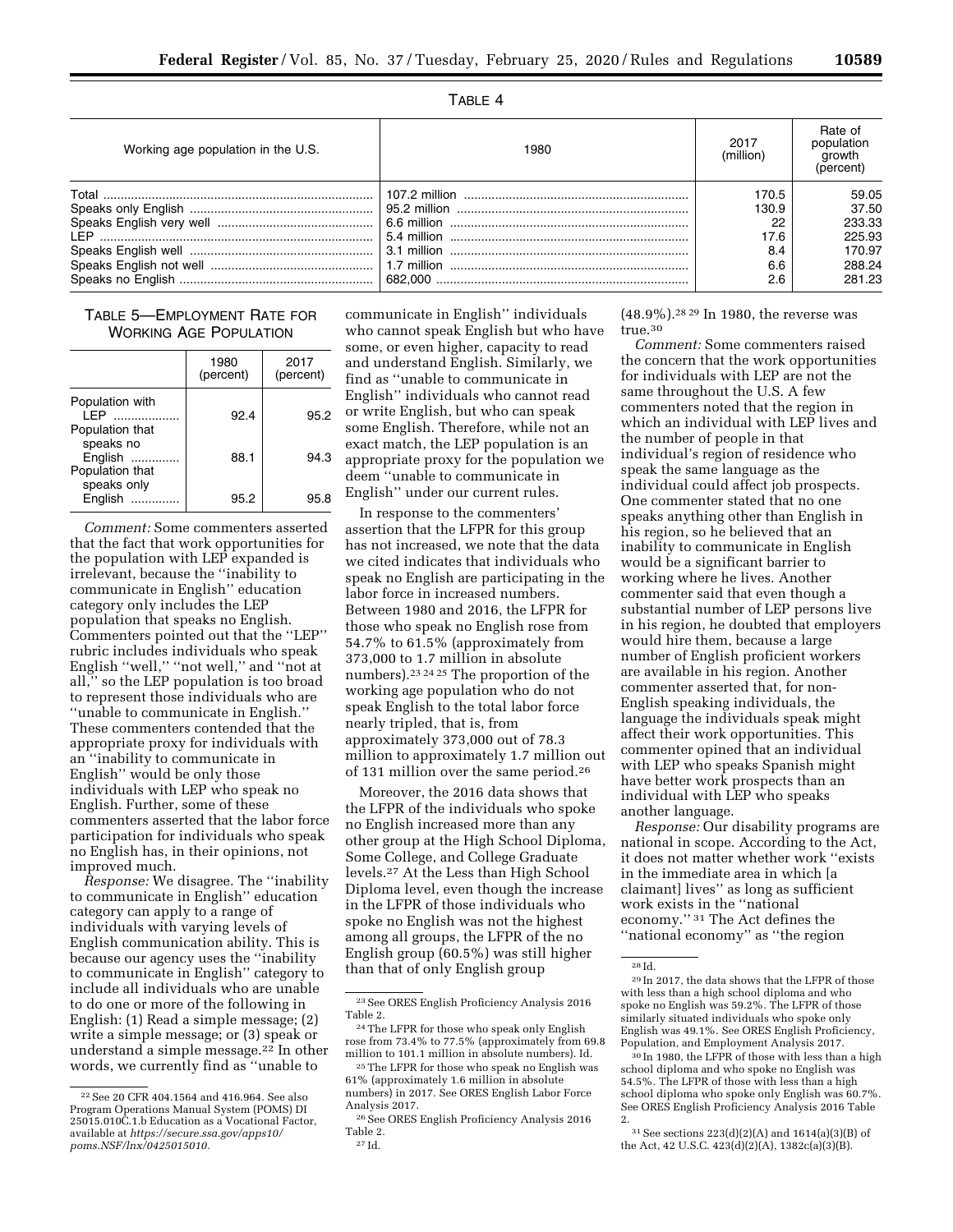where [a claimant] lives'' *or* ''several regions of the country.'' 32 The existence of jobs for individuals with LEP may vary depending on the immediate area in which the individual resides. The Act, however, requires us to consider the existence of jobs in the overall national economy (defined as an entire region or several regions of the country).

As to the concern that an individual with LEP may not be hired because employers may prefer a person who is proficient in English, the Act prohibits us from considering ''whether a specific job vacancy exists for [a claimant], or whether he would be hired if he applied for work.'' 33 Consistent with the Act, our regulations explain that when we determine whether a claimant can adjust to other work, we do not consider the hiring practices of employers.34 Again, we are required to consider only whether a claimant could engage in work that exists in significant numbers in the national economy, not how likely claimants are to be hired by certain employers.

*Comment:* Some commenters expressed the view that an increase in the size of the population with LEP does not translate to greater work opportunities for those individuals with LEP. These commenters contended that increased linguistic diversity in the economy might actually make finding work more difficult for workers with LEP, because they would have a harder time finding other workers who speak the same language.

*Response:* The available data does not support the assertions made in this comment. Both the LEP population as a percentage of the U.S. population and their LFPR increased considerably between 1980 and 2016. In fact, during this period, the LFPR of the LEP population increased more than that of the individuals who spoke only English. The LEP population's LFPR increased by 5.5 percentage points (from 66.7% to 72.2%) while the LFPR of the population that spoke only English increased by 4.1 percentage points (from 73.4% to 77.5%).35 The increase is notable considering the change in the make-up of the U.S. population. In 1980, the LEP individuals made up only 5.1% (5.4 million) of the population.36 In 2016, LEP individuals made up 10.5% (17.8 million) of the U.S.

population.37 Further, the Brookings Institution's 2014 study (the Brookings analysis) that evaluated the LEP population in 89 metropolitan areas (home to 82% of nation's LEP population) in 43 States and the District of Columbia showed that a majority of working-age individuals with LEP are in the labor force.38 While the LFPR increase for the LEP population could theoretically be attributed to multiple factors, the data suggests that there are job opportunities for those with LEP.

*Comment:* One commenter asserted that our reliance on the Brookings analysis was inappropriate because the study did not examine LEP individuals with disabilities, but rather focused on the general LEP population.

*Response:* Under the Act, we find a person disabled if the person cannot do his or her past relevant work or any other work that exists in the national economy in significant numbers. This means that a person found disabled under our rules would not be working, absent special circumstances. Therefore, we examined data about the LFPR of individuals in the general LEP population, rather than focusing on the data about LEP individuals who are disabled. Examining statistics on persons with impairments who are in the labor force would not have been directly relevant to this rulemaking, because if such persons were able to engage in work in the national economy, their impairments would not have been severe enough to meet the Act's definition of ''disability'' in the first place.

### **Inability To Communicate in English as a Barrier to Work**

*Comment:* A few commenters cited Social Security Ruling (SSR) 85–15,39 which says that we will find an individual disabled if his or her mental capacity is insufficient to meet the demands of unskilled work due to a mental impairment. These commenters equated the effects of ''inability to communicate in English'' with the effects of having a mental impairment that severely limits the potential work capacity. These commenters stated that

our rules should treat similarly the effects of the ''inability to communicate in English'' and those of severely limiting mental impairments. One of these commenters also cited listing 2.09, which addresses ''loss of speech,'' 40 and said that it is implausible that the ''inability to communicate in English'' would be completely vocationally irrelevant when we find an individual who is unable to speak disabled under listing 2.09.

*Response:* We disagree with these comments, because the loss of speech under listing 2.09 and an inability to communicate in English (or in any one particular language) are different and cannot be conflated. SSR 85–15 addresses primarily the loss of functional capacity that results from a medically determinable impairment(s) (MDI). Under the Act, an MDI ''results from anatomical, physiological, or psychological abnormalities which are demonstrable by medically acceptable clinical and laboratory diagnostic techniques.'' 41 The ''inability to communicate in English'' is not an MDI; rather, it is a subset of the Act's vocational factor of education. Our rules treat MDIs differently from vocational factors in determining disability. Specifically, we consider the effects of an MDI or a combination of MDIs to determine an individual's residual functional capacity (RFC).<sup>42</sup> We do not include the effects of vocational factors—*i.e.,* age, education, and work experience —when determining an RFC. Under this final rule, how we assess an RFC remains the same, but we will no longer consider an ''inability to communicate in English'' as a subset of the vocational factor of education for the reasons we explain here and in the NPRM. We note that persons who are unable to communicate due to an MDI would be evaluated under the criteria for that MDI; the inability to communicate generally (presumably in any language, not just English) would be considered in that context, and not as a ''symptom'' in isolation.

The comparison of the ''inability to communicate in English'' to ''loss of speech'' under listing 2.09 can be

Act, 42 U.S.C. 423(d)(3),1382c(a)(3)(D).

<sup>32</sup> Id.

<sup>33</sup>See sections 223(d)(2)(A) and 1614(a)(3)(B) of the Act, 42 U.S.C. 423(d)(2)(A), 1382c(a)(3)(B).

<sup>34</sup>See 20 CFR 404.1566(c) and 416.966(c). 35See ORES English Proficiency Analysis 2016

Table 2. 36ORES English Proficiency Analysis 2016 Table

<sup>1.</sup> 

<sup>37</sup> Id.

<sup>38</sup> Jill H. Wilson, Investing in English Skills: The Limited English Proficient Workforce in U.S. Metropolitan Areas, Metropolitan Policy Program, at Brookings Institution (September 2014), p. 15, 20; and Appendix. Limited English Proficiency Population, Ages 16–64, 89 Metropolitan Areas, 2012, p. 32–37, available at *[https://](https://www.brookings.edu/wp-content/uploads/2014/09/Srvy_EnglishSkills_Sep22.pdf) [www.brookings.edu/wp-content/uploads/2014/09/](https://www.brookings.edu/wp-content/uploads/2014/09/Srvy_EnglishSkills_Sep22.pdf) Srvy*\_*[EnglishSkills](https://www.brookings.edu/wp-content/uploads/2014/09/Srvy_EnglishSkills_Sep22.pdf)*\_*Sep22.pdf.* 

<sup>39</sup>SSR 85–15: Titles II and XVI: Capability to Do Other Work–The Medical-Vocational Rules as a Framework for Evaluating Solely Nonexertional Impairments.

<sup>40</sup> 20 CFR part 404, subpart P, appendix I, Listing 2.09. As explained in footnote 2, we use the fivestep sequential evaluation process to determine whether an individual is disabled. At the third step, if we determine that a claimant has an impairment that meets or medically equals the requirements of the Listing of Impairments in 20 CFR part 404, subpart P, appendix 1, we find the person disabled. See 20 CFR  $404.1520(a)(4)(iii)$  and  $416.920(a)(4)(iii)$ . 41Sections 223(d)(2)(C)(3),1614(a)(3)(D) of the

 $\rm ^{42}$  See 20 CFR 404.1545 and 416.945; and sections 223(d)(2)(C)(3),1614(a)(3)(D) of the Act, 42 U.S.C. 423(d)(3),1382c(a)(3)(D).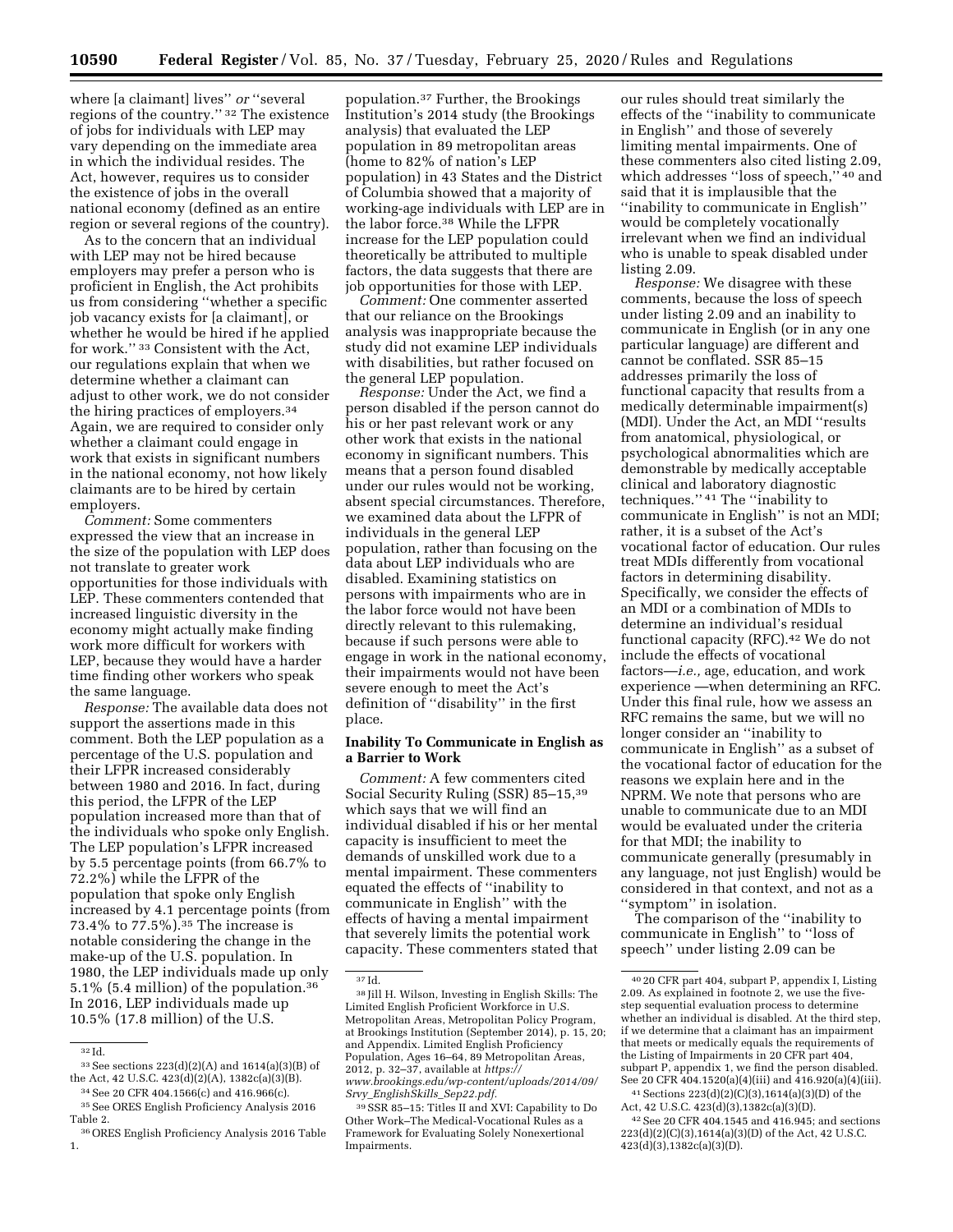similarly distinguished. Listing 2.09 deals with individuals who due to a MDI have an ''inability to produce by any means speech that can be heard, understood, or sustained.'' 43 We find individuals who satisfy the listing requirements disabled at step 3 of the sequential evaluation process, with no consideration of whether they are able to communicate in English or in another language.44 An inability to communicate in English was a category of education that we considered at step 5 45 and was not a functional limitation. Equating an ''inability to speak'' to an ''inability to communicate in English'' due to a lack of English proficiency draws a false equivalency between two groups of individuals who are fundamentally dissimilar. Our program experience and common understanding make it clear that individuals who are unable to produce by any means of speech that can be heard, understood, or sustained because of a severe MDI are substantially more limited than those without such an impairment who merely lack facility with the English language.

*Comment:* One commenter opined that an individual's ability to communicate in English should remain a relevant vocational factor because every vocational expert 46 would say that language proficiency affects job placement. The commenter reasoned that if that were not the case, the Dictionary of Occupational Titles (DOT) would not have included a language component in their job descriptions.

*Response:* The commenter asserted that because the DOT has a language component in their job descriptions, the ability to communicate in English must be a relevant vocational factor. We note that even under our current rules, the inability to communicate in English has no impact on disability determinations for claimants under age 45.47 This underscores that the ability to communicate in English is not an influencing factor as a matter of general principle.

Further, we did not state the ability to communicate in English is irrelevant to job placement. Through this rule, we are

simply acknowledging the changes that have occurred in the labor market and the workforce in the last four decades. The data we presented in the NPRM demonstrated that individuals with LEP, including those who speak no English, are participating in the U.S. labor force at considerably higher levels than previously. This indicates that more jobs are present in the national economy for the LEP population. We are not legally bound to establish disability determination criteria based on every possible influencing vocational factor. Rather, we are required to determine that jobs exist in the national economy for disability applicants and recipients (if they are determined to no longer be qualified for payments based on medical factors).

*Comment:* Multiple commenters disagreed with the statement from the NPRM that English language proficiency has the least significance for unskilled work, because most unskilled jobs involve working with things rather than with data or people.<sup>48</sup> They contended that even unskilled jobs require some level of training, which would include verbal or written instructions. Several commenters also said that many unskilled jobs require public contact and the ability to communicate in English. These commenters noted that unskilled jobs like a ''fast food worker'' include duties such as taking customer orders and communicating the orders to the kitchen. Some commenters noted that the Occupational Information Network (O\*NET) does not list any job for which knowledge of the English language is unnecessary or unimportant.

*Response:* The data we cited does not support the commenter's view. A large number of individuals with LEP, including those who speak no English, participate in the labor force in a variety of occupations. The Brookings analysis cited in the NPRM shows that over 1 million individuals with LEP, including those who speak no English, are represented in each of the following occupations: Building and grounds cleaning and maintenance; production; construction and extraction; food preparation and serving; transportation and material moving; sales and related occupations; and office and administrative support.49 This data indicates that, contrary to the commenters' assumptions, employers do find a way to communicate with LEP

employees, indicating that LEP is not a barrier to all types of employment.

*Comment:* In the NPRM, we noted that the work history of those claimants found disabled under Rule 201.17 or Rule 202.09 (the two main grid rules that we used for the inability to communicate in English) 50 included the following ten occupations: Laborer, machine operator, janitor, cook, maintenance, housekeeping, driver, housekeeper, truck driver, and packer.51 Pointing to this list, several commenters contended that only physically demanding work is available to individuals who speak no English, because the DOT classifies these jobs as ''medium'' and ''heavy'' work. These commenters further argued that this list underscores how difficult it would be for older, severely impaired individuals who are unable to communicate in English to adjust to other work available in the national economy.

*Response:* The occupations cited are not all as physically demanding as characterized by the commenters. These occupations are types of work that many claimants whom we found ''unable to communicate in English'' had previously done, and many of them exist as unskilled, light exertional level work. In a supplemental document, ''Table of example entries of 'cook,' 'machine operator' and 'housekeeping' jobs in the Dictionary of Occupational Titles,'' 52 we list multiple examples of ''cook,'' ''machine operator,'' and ''housekeeping'' occupations with their corresponding strength requirement and specific vocational preparation.<sup>53</sup> As shown in our table, the DOT has multiple entries of various ''cook'' occupations that range in exertional level from light to medium. As well, the DOT lists numerous entries for ''machine operator'' occupations that range from sedentary to very heavy exertional levels. ''Housekeeping'' occupations exist at the light exertional level. Moreover, the ten occupations listed above do not represent all jobs that a person who may be found ''unable to communicate in English'' can do. Finally, English language proficiency has the least significance for unskilled work because most unskilled jobs involve working with things rather

<sup>43</sup>See 20 CFR part 404, subpart P, appendix I, Listing 2.09.

<sup>44</sup>See footnote 40.

<sup>45</sup>At step 5, we consider a claimant's vocational factors, *i.e.,* age, education, and work experience, together with the claimant's RFC to determine whether the claimant can do work in the national economy. See 20 CFR 404.1520(a)(4)(v) and  $416.920(a)(4)(v)$ .

<sup>46</sup> Vocational experts are vocational professionals who may provide impartial expert evidence at the administrative hearing level.

<sup>47</sup>See 20 CFR part 404, subpart P, appendix 2, Tables No. 1, 2, and 3.

<sup>48</sup>See 84 FR 1006, 1008 (February 1, 2019), citing 20 CFR part 404, subpart P, appendix 2, sections 201.00(h)(4)(i) and 202.00(g).

<sup>49</sup>See 84 FR 1006, 1009.

<sup>50</sup>See 20 CFR part 404, subpart P, appendix 2, Tables No. 1 and 2. We refer to the numbered rules in the tables as ''grid rules.'' 51See 84 FR 1006, 1009.

<sup>52</sup>The supporting document, ''Table of example entries of ''cook, ''machine operator,'' and ''housekeeping'' jobs in the Dictionary of Occupational Titles'' is available at *[http://](http://www.regulations.gov) [www.regulations.gov](http://www.regulations.gov)* as supporting and related material for docket SSA–2017–0046.

<sup>53</sup>Specific vocational preparation is the amount of time required by a typical worker to learn the job.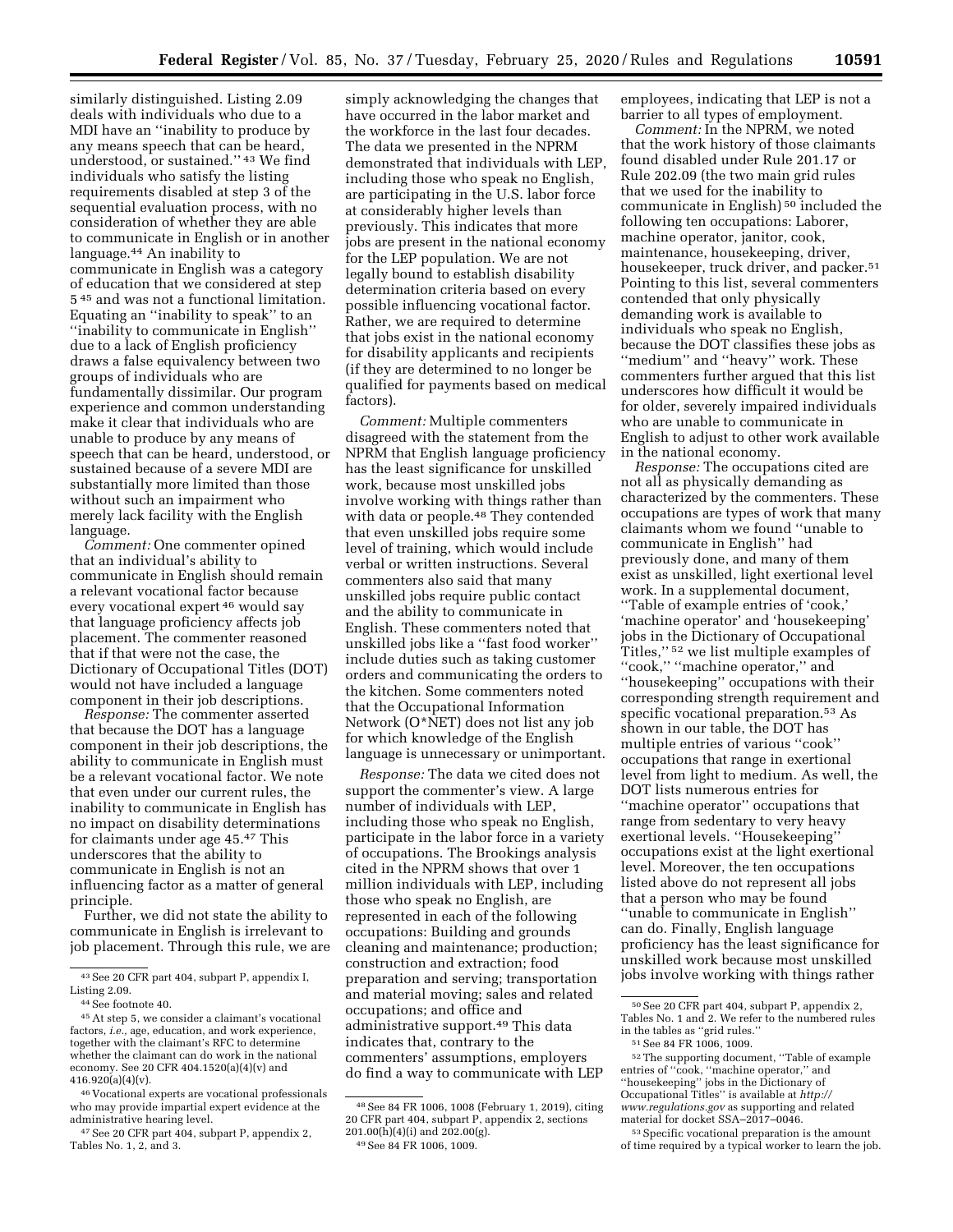than with data or people. From our adjudicative experience, we know that a significant number of unskilled jobs exist at the sedentary and light exertional levels in the national economy.

In fact, in the NPRM we also said that the Brookings analysis shows that over 1 million individuals with LEP, including those who speak English ''not at all,'' are represented in each of the following occupations: Building and grounds cleaning and maintenance; production; construction and extraction; food preparation and serving; transportation and material moving; sales and related occupations; and office and administrative support. These occupations represent seven of 22 major occupation groups that exist in the national economy.54 Each major group contains numerous jobs that exist at varying exertional levels. As well, we note that sales and related occupations and office and administrative support are not physically taxing by nature.

*Comment:* Several commenters contended that we should not eliminate a rule that affects only a very small group of people who are age 45 or older, are restricted to sedentary or light work, and are without skills.

*Response:* Our goal in publishing this rule is to ensure we use the most accurate, current criteria possible when determining if someone is disabled. The data we cited in the NPRM and here, indicating the existence of jobs in the national economy for individuals with LEP, supports our decision to remove the inability to communicate in English. It is the supportability and applicability of the criteria used, not the number of people affected, that drives this policy. The increase in the LFPR and employment rate in the LEP population apply to both the LEP individuals who are under 45 and the LEP individuals who are 45 or older. We also note that the two groups' LFPR and employment rate in 2017 were comparable, as shown in Table 6, below.55

## TABLE 6—COMPARISON OF LEP LFPR AND EMPLOYMENT RATES FOR AGES 25–44 VS. AGES 45–64

|                                                                  | Ages 25-44 | Ages 45-64 |
|------------------------------------------------------------------|------------|------------|
| <b>IFPR for LFP</b><br>Individuals<br>Employment<br>Rate for LEP | 74.2       | 70.9       |
| Individuals                                                      |            |            |

*Comment:* Some commenters contended that we offered no meaningful evidence that the nationwide job prospects for ''older, severely disabled workers with very limited functional capacity who are unable to communicate in English'' have improved. They asserted that we did not establish that a sufficient occupational base of jobs exists for this narrow group of individuals.

*Response:* In the NPRM and this final rule, we presented data demonstrating that the national workforce has changed, and that individuals who are unable to communicate in English are working in much greater numbers than previously. Further, the inability to communicate in English is just one of multiple factors that we consider under the sequential evaluation process. Thus, workers who are ''severely disabled'' are likely to qualify for Social Security disability payments based on medical or other factors, rather than on their inability to communicate in English. Because this final rule removes only one category of several from our consideration of education, and education is just one of many factors that we consider under the sequential evaluation process, it does not follow that removal of this factor would lead to ''severely disabled'' people no longer being able to receive disability payments. For example, at step 3 of the sequential evaluation, we will continue to determine whether a claimant is disabled based solely on ''medical severity'' of a claimant's impairments, without considering age or English language proficiency.56 Similarly, at step 5 of the sequential evaluation process, we will still consider the factors of age, education, and work experience to determine if the individual can adjust to other work in the national economy.

*Comment:* Many commenters asserted that claimants who are unable to communicate in English have fewer vocational opportunities than the claimants with the same level of education who can communicate in English.

*Response:* The Act does not require us to consider whether the individuals who are unable to communicate in English and individuals who are able to communicate in English have equivalent vocational opportunities when assessing disability. Under the Act, the issue of whether an individual is disabled is determined based on whether an individual, with his or her RFC, age, education, and work experience, is able to perform any substantial gainful work that exists in significant numbers in the national economy.57 We believe the data cited in the NPRM and in this final rule supports our position that there is such work available.

## **Education, Inability To Communicate in English, and Illiteracy**

*Comment:* Several commenters supported the proposal, including one commenter who noted that an individual's actual formal education is the best preparation for future jobs, and that assessing an individual's education category based solely on communication skills was ''unreasonable.'' The commenter also indicated that our current rule might have the effect of stigmatizing as illiterate those people who cannot communicate in English. Another commenter stated that the ''inability to communicate in English'' category is outdated, because it suggests that only a person who speaks English is educated enough to hold a job. Similarly, one commenter indicated that disregarding education simply because a person has limited English proficiency did not make sense, noting that many of her family members who know little English hold advanced degrees from their home country.

*Response:* We acknowledge the support provided by the commenters, and reiterate that we no longer consider English proficiency to be the best proxy for assessing an individual's education level as part of our disability determination process. We therefore anticipate the revision we are making in this final rule will help us better assess the vocational impact of education in the disability determination process, in a manner consistent with the current national economy.

*Comment:* One commenter, citing to research and to the U.S. Census Bureau's 2014 American Community Survey data, asserted that immigrants have difficulty transferring their foreign education, foreign credentials, and overseas job experience to the U.S. job market. Another commenter, also

<sup>54</sup>See *[https://www.bls.gov/oes/current/oes](https://www.bls.gov/oes/current/oes_stru.htm)*\_ *[stru.htm.](https://www.bls.gov/oes/current/oes_stru.htm)* 

<sup>55</sup>For more detailed information, see the Office of Research, Evaluation, and Statistics (ORES) Analysis of 1980 Census and 2017 American Community Survey: English Proficiency, Labor Force Participation, and Employment, Table 1: Estimated labor force participation of working-age population (25–64), by English proficiency and age, 1980 and 2017, and Table 2: Estimated employment rate of working-age population (25–64), by English proficiency and age, 1980 and 2017, available at regulations.gov as a supporting and related material for docket SSA–2017–0046.

<sup>56</sup>See 20 CFR 404.1520(a) and (d) and 416.920(a) and (d).

 $57$  See sections  $223(d)(2)(A)$  and  $1614(a)(3)(B)$  of the Act, 42 U.S.C. 423(d)(2)(A), 1382c(a)(3)(B).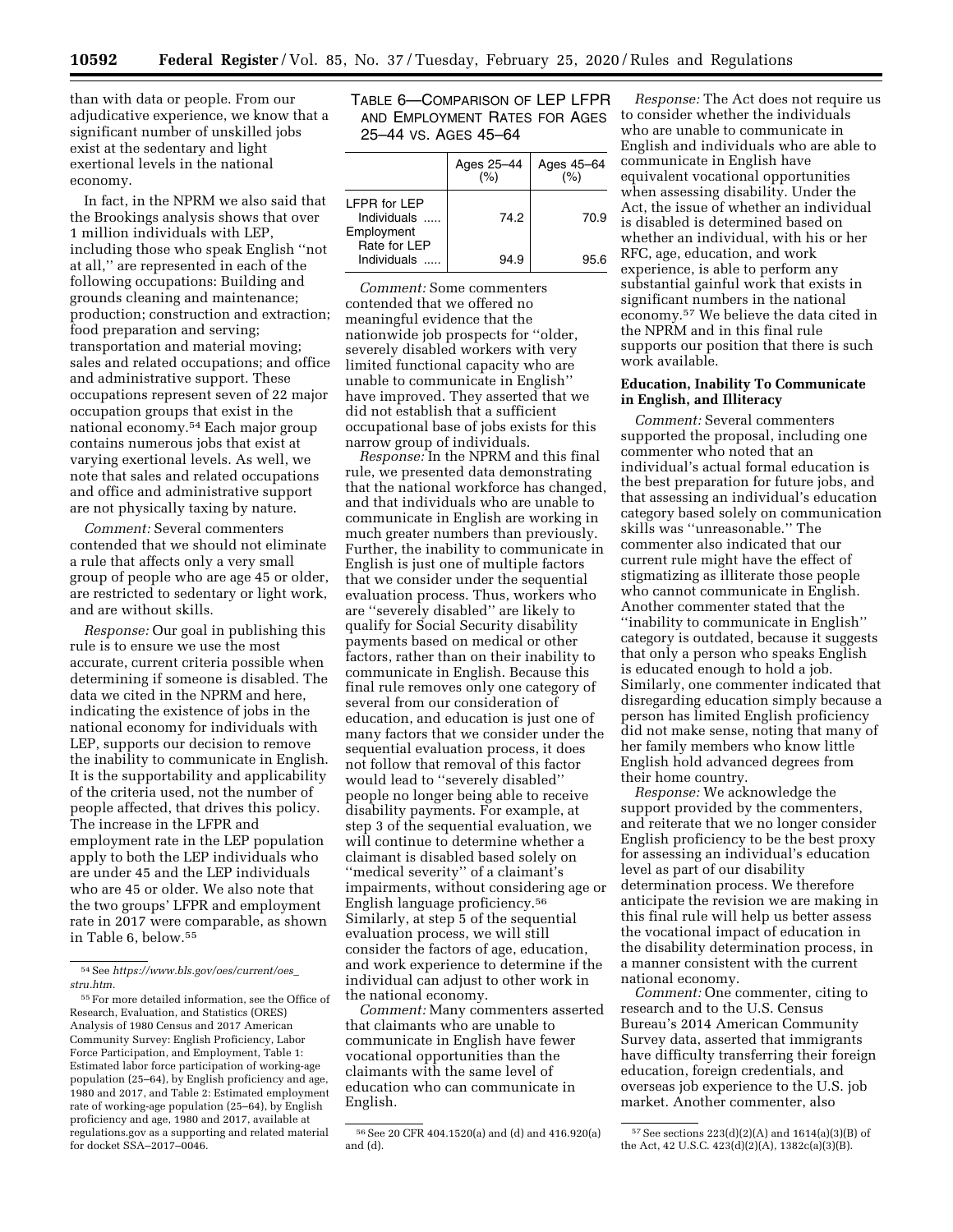pointing to the 2014 American Community Survey data, said that a significant number of immigrants are working in jobs for which they are educationally overqualified, and this demonstrates that they are not able to make full use of their educational background in the U.S. job market. One commenter described working with immigrants who were physicians in their native country but who could only qualify as low-paid home health aides in the U.S. because of their poor English (and various licensing requirements).

*Response:* The standard applied at step 5 to determine disability is not whether an individual is able to find work that maximizes the individual's education and work experience. Rather, the standard is whether an individual who cannot do his or her previous work is able to engage in ''any other kind of substantial gainful work'' which exists in the national economy, given his or her RFC, age, education, and work experience.58 The phrase ''any other kind of substantial gainful work'' makes clear that we are not required to identify work that maximizes an individual's education and work experience. Thus, finding a claimant not disabled because he or she has a capacity to adjust to work that is less than his or her education and skill level is entirely consistent with the Act. This is the case even for claimants who have the ability to fully communicate in English.

*Comment:* One commenter claimed that we did not show how foreign formal education, coupled with the inability to communicate in English, provides any vocational advantage. The commenter contended that we did not demonstrate that workers with a foreign formal advanced education are affected by this rule. The commenter opined that workers with the inability to communicate in English frequently lack a formal education.

*Response:* The Act requires us to consider an individual's education in some cases when we make disability determinations. We clarify that we are not making conclusions about the numbers of workers with foreign advanced education who are affected by our current rules. Similarly, we acknowledge that individuals with an inability to communicate in English have various education levels, and we will continue to assign individuals to the most appropriate of the remaining education categories (illiteracy, marginal education, limited education,

and high school education and above).59 Our final rule simply no longer prioritizes English skills over formal education.

*Comment:* Some commenters expressed that having formal education might not lead to a vocational advantage. One of these commenters noted that, even within the U.S., the quality of education varies significantly, and that many American high school graduates, especially those from lowincome families, may have failed to develop reading skills beyond elementary levels due to differences in education funding. In this context, the commenter noted that if there were such variability among American educational institutions, correctly assessing formal education attained from another country would be even more difficult. Further, this commenter and several others noted that formal education from a non-English speaking country might not be helpful if the individual is unable to communicate in English.

*Response:* We disagree. Because we have never assessed the quality of education that a particular school has provided, and that will not change in this rule. When we determine an individual's education category, we consider the numerical grade level an individual completed if there is no other evidence to contradict it. We will adjust the numerical grade level if other factors suggest it would be appropriate, such as past work experience, the kinds of responsibilities an individual may have had when working, daily activities, hobbies, or the results of testing showing intellectual ability.<sup>60</sup>

We also disagree with the comment that formal education from a non-English speaking country might not be helpful if the individual is unable to communicate in English. Our current rules explain that educational abilities consist of reasoning, arithmetic, and language skills.61 An individual's actual educational attainment (reflecting those three areas, among others), not the specific language the individual speaks, generally determines the individual's educational abilities. Thus, lack of English language proficiency does not diminish an individual's actual educational abilities, nor does it negate educational abilities attained through formal education.

*Comment:* Several commenters said we should maintain our current rules because the effects of illiteracy and inability to communicate in English on an individual's ability to work would be similar. One commenter, for example, said that those individuals who are illiterate and those who are unable to communicate in English would have a similar inability to read basic safety signs and supervisory instructions. Another commenter expressed that keeping the ''illiteracy'' education category while eliminating the ''inability to communicate in English'' education category is inconsistent and biased. The commenter said someone who can read and write in another language, but cannot do so in English, faces the same hardships and challenges in a work place as an illiterate individual.

*Response:* We disagree. Even though we treated illiteracy and inability to communicate in English similarly before this final rule, we maintained two distinct education categories for these situations, demonstrating that they are not the same. Individuals with LEP can have varying levels of education, ranging from none to post-secondary education, while an illiterate individual likely has no or minimal education.<sup>62</sup> Further, from a practical standpoint, people with LEP do not experience the disadvantages that people with illiteracy do. For example, the commenter raised the issue of being unable to read safety warning signs. In that circumstance, someone who was illiterate would have no way of knowing what he or she were reading, and no way to find out other than asking someone. Someone with LEP, however, might be able to use a free online translator program on a personal handheld electronic device to find out the meaning of the sign's message.

Regarding the comment that reading documents and following instructions in a workplace may be challenging for some individuals who have no English language proficiency, the data cited in the NPRM and here indicate that many of these individuals are in fact participating in the workforce and are employed, despite the language barrier.

*Comment:* One commenter suggested an alternative to our proposed rule. The commenter suggested that we revise the ''illiteracy'' education category to include the inability to read or write in any language, not just in English. The commenter contended that, with this revision, older individuals who cannot read or write in any language would be found disabled under the current grid rules that include ''Illiterate or Unable to Communicate in English.''

The commenter also suggested that we revise the ''inability to communicate

<sup>58</sup>See sections 223(d)(2)(A) and 1614(a)(3)(B) of the Act, 42 U.S.C. 423(d)(2)(A) and 1382c(a)(3)(B).

<sup>59</sup>See 20 CFR 404.1564(b)(1)–(4) and  $416.964(b)(1)–(4)$ .

 $^{60}\rm{See}$  20 CFR 404.1564 and 416.964.  $^{61}\rm{Id}.$ 

 $62$  See 20 CFR 404.1564(b)(1) and 416.964(b)(1).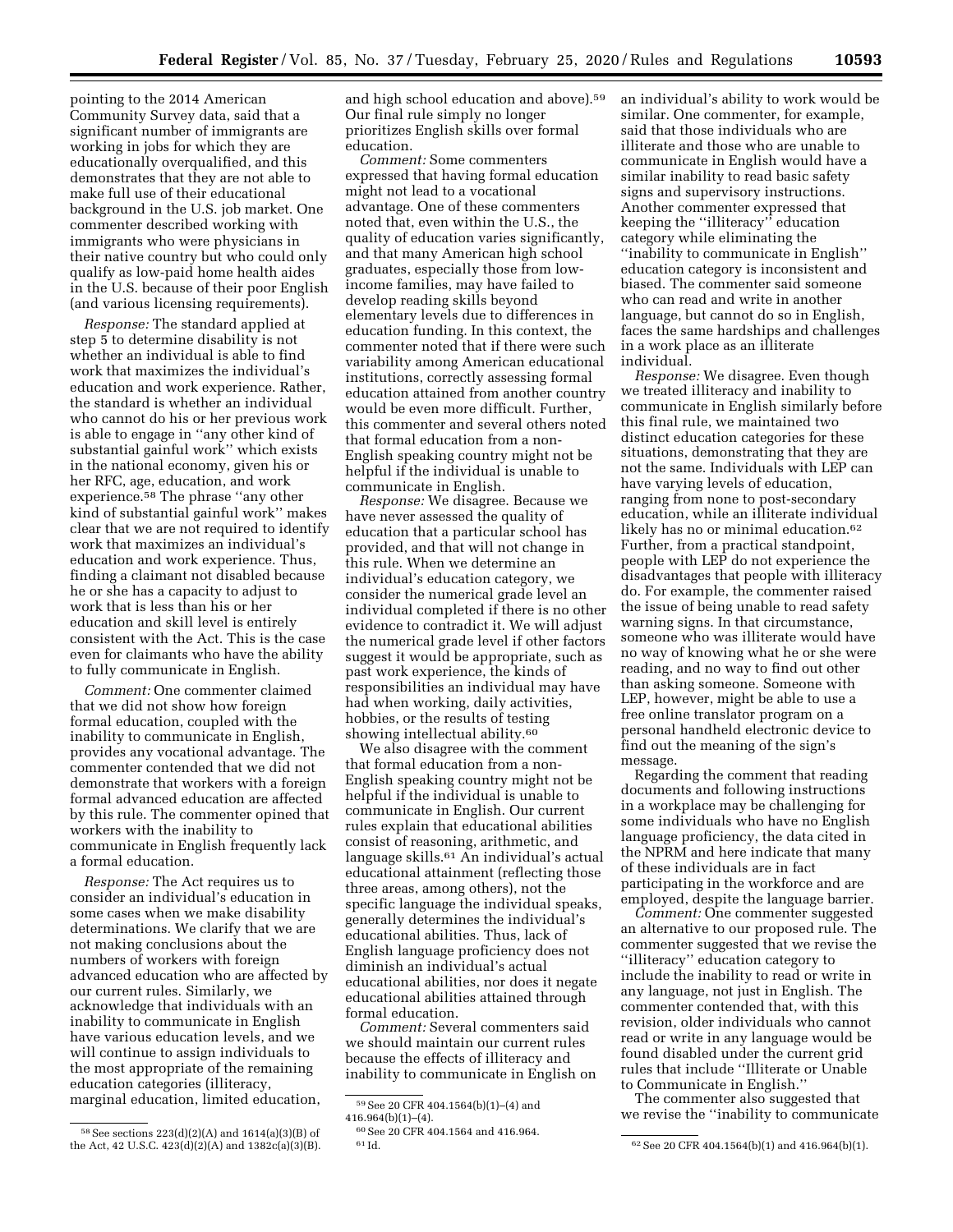**Totalization Agreement** 

do not anticipate that the evaluation process will become more burdensome. **U.S. Territories and Countries With a** 

in English'' category. The commenter recommended that we consider education in another language, particularly at the high school level or above, when determining whether a claimant's inability to communicate in English has an impact on finding work in the national economy. The commenter further suggested that, for claimants with a considerable amount of education in a language other than English living in the U.S. territories, we should heavily weigh the effects of their education. The commenter noted that, due to complexities involved in determining availability of jobs in the national economy, we must use a vocational expert in such cases.

*Response:* Regarding the commenter's suggestion about revising the illiteracy category, we note that our current regulations at 20 CFR 404.1564 and 416.964 describe the illiteracy education category without reference to a specific language. As to the other suggestions, as the commenter noted, the options recommended would require our adjudicators to undertake complex analyses of even greater subjectivity, likely leading to inconsistent results. Further, if we were to adopt the suggestion of considering education differently in the U.S. territories, we would create a different set of rules for those living in places where English is not the dominant language. This would not be consistent with the intent of the Act that we apply our rules with national uniformity and consistency.63

*Comment:* Some commenters asserted that the proposed rule would be too burdensome for us to administer. Specifically, they said our adjudicators would have difficulty assessing education attained in another language or in another country.

*Response:* We acknowledge that evaluating education completed in another country could be complex at times. However, we already do this under our current rules. For claimants who are proficient in English, we assess foreign schooling if they attended school in another country. Under our current regulations, we use the highest numerical grade an individual completed to determine the individual's educational abilities unless there is evidence to contradict it.64 This will not change under the final rule. We will provide training to our adjudicators about how we will assess education under the new framework of the remaining four education categories. We

individual's ability to communicate in

English is no longer appropriate considering the international expansion of the Social Security agreements (also known as totalization agreements).65

*Comment:* A commenter supported our proposal, stating that evaluating disability claims based on an

*Response:* We acknowledge the commenter's support for the rule. We agree that the international reach of our disability program has steadily expanded, and we anticipate further expansion. As explained in the NPRM, in 1978 we had a totalization agreement with only one country. In contrast, we now have totalization agreements with 30 countries, and English is the dominant language in only four of those countries. The increasingly global scope of our programs is also illustrated by the fact that, during the public comment period for the proposed rule, two new totalization agreements (with Slovenia and Iceland) went into effect.<sup>66</sup>

*Comment:* Several commenters claimed that our proposal appeared to be based on our experience adjudicating claims from individuals in the U.S. territories and outside of the U.S. These commenters asserted that we should not change nationwide policy based on a small number of ''uncommon cases'' in these areas. One commenter referenced data stemming from an OIG report.67 This data seemed to indicate that during calendar year 2011–2013, there were an average of 122 disability allowances per year in Puerto Rico in which ''inability to communicate in English'' was a deciding factor.

*Response:* We disagree that we based our proposal on ''uncommon cases.'' The Puerto Rico data referenced by the commenter was only one source of support cited in the NPRM. As

66 In the NPRM, we reported we had totalization agreements with 28 countries See 84 FR 1006, 1009. Totalization agreements with Slovenia and Iceland went into effect on February 1, 2019 and March 1, 2019, respectively. See 83 FR 64631 (2018) and 84 FR 6190 (2019). The 30 agreements include Slovenia and Iceland.

67*Qualifying for Disability Benefits in Puerto Rico Based on an Inability to Speak English,* available at *[https://oig.ssa.gov/sites/default/files/audit/full/pdf/](https://oig.ssa.gov/sites/default/files/audit/full/pdf/A-12-13-13062_0.pdf)  [A-12-13-13062](https://oig.ssa.gov/sites/default/files/audit/full/pdf/A-12-13-13062_0.pdf)*\_*0.pdf.* 

previously noted in this document, one of the reasons for the proposal is the expansion of the population with LEP as a portion of the U.S. population and the increase in their LFPR and employment rate, demonstrating that a lack of English proficiency is no longer the work barrier that it used to be. As stated previously, other reasons for the change include research and data related to English language proficiency, work, and education; the expansion of the international reach of our disability programs; and public comments we received on them in support of our NPRM.

*Comment:* Another commenter expressed that because individuals living in Puerto Rico and other U.S. territories can and do move to one of the 50 States, and because many individuals receiving disability benefits while living abroad have a right to live in the U.S., current rules based on the dominant language of the U.S. should be retained.

*Response:* We note that regardless of the individual's country of origin, residence or language, we administer the program based on uniform rules, because this is a national program.

*Comment:* Some commenters suggested that we revise the ''inability to communicate in English'' category to distinguish the areas with more diverse labor markets, such as foreign language enclaves, from the rest of the U.S., where the ability to communicate in English may be more important vocationally.

*Response:* We are required to administer a national disability program that applies rules uniformly across the nation, which means we must apply the same rules regardless of where a claimant resides. Thus, adopting this suggestion would be contrary to the Act, which prohibits us from considering work that exists only in very limited numbers or in relatively few geographic locations as work that exists in the "national economy."  $68$  The intent of the Act was to ''provide a definition of disability which can be applied with uniformity and consistency throughout the Nation, without regard to where a particular individual may reside, to local hiring practices or employer preferences, or to the state of the local or national economy.'' 69 The language of the Act clearly reflects this principle.70 Accordingly, our rules must

<sup>63</sup>See H.R. Rpt. 90–544, at 40 (Aug. 7, 1967), and Sen. Rpt. 90–744, at 49 (Nov. 14, 1967). 64See 20 CFR 404.1564(b) and 416.964(b).

<sup>65</sup>Totalization agreements eliminate dual social security coverage in situations when a person from one country works in another country and is required to pay social security taxes to both countries on the same earnings. Thus, the commenter's point is that some individuals for whom we would evaluate inability to communicate in English under current policy might not actually be living in a country or territory where English is the dominant language.

 $68$  See sections 223(d)(2)(A) and 1614(a)(3)(B) of the Act, 42 U.S.C. 423(d)(2)(A) and 1382c(a)(3)(B). 69See H.R. Rpt. 90–544, at 40 (Aug. 7, 1967), and Sen. Rpt. 90–744, at 49 (Nov. 14, 1967).

<sup>70</sup>The relevant text in full says: ''An individual shall be determined to be under a disability only if his physical or mental impairment or impairments are of such severity that he is not only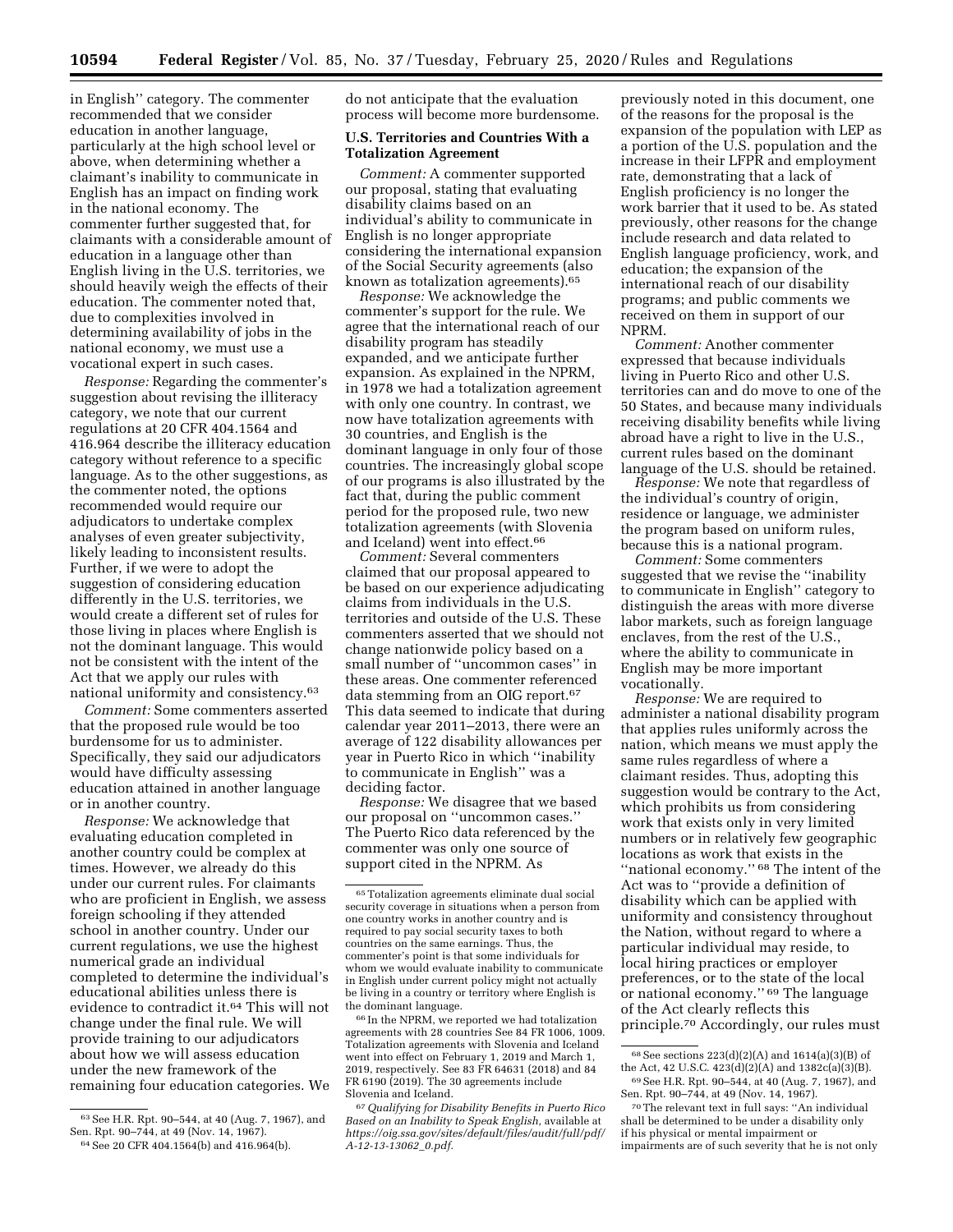remain national in scope. Removing the category of ''inability to communicate in English'' and considering actual educational attainment for all claimants keeps our program in line with its national scope, and promotes accurate assessment of disability throughout the 50 States, the District of Columbia, the U.S. territories, and abroad.

*Comment:* One commenter asserted that they perceived us to be concerned about whether ''inability to communicate in English'' should be considered for the claimants currently living in Puerto Rico or internationally, and that this assumed concern is misplaced. According to the commenter, because we administer a Federal program with a national scope, the Act requires that we consider jobs in the ''national economy,'' and whether work exists in the ''immediate area in which [the claimant] lives"<sup>71</sup> is irrelevant.

*Response:* We disagree with the commenter's assertion that we proposed this rule based solely, or even primarily, on concerns about limited regions. As we stated above, the examples of Puerto Rico and claimants living outside the U.S. were only part of our justification for this rule. We wanted our rules in this area to reflect the increased existence of jobs in the national economy for LEP workers; the research and data related to English language proficiency, work, and education; the expansion of the international reach of our disability programs; and in response to public comments we received on them in support of our NPRM.

However, we do note that the Act does not prohibit us from considering if work exists in significant numbers in the ''immediate area'' where a claimant lives.72 While we do not require that the work exists in the immediate area in which the claimant lives, we do require that the work exists in significant numbers either in the region where the individual lives (an area larger than the immediate area in which the claimant lives and which may or may not include jobs in the immediate area) or in several regions of the country.

*Comment:* One commenter requested that we share more data to enable the public to better assess whether issues with ''inability to communicate in English'' are national in scope. The commenter asked for data on allowances under ''inability to communicate in English,'' and the educational attainment of those claimants by State. The commenter opined that this would confirm either that there is a national problem in the application of ''inability to communicate in English,'' or that the problem is a local one based in the unique characteristics of Puerto Rico as a territory.

*Response:* We believe the data we have provided already about some State allowance rates under Rule 201.17 and 202.09 in the NPRM's supporting material is sufficient to demonstrate that this rule is based on more than just information from Puerto Rico. Because we are administering a national program, providing more state-by-state data is out of context. As we discussed in the NPRM and this final rule, the data we cited indicates there have been changes in the national workforce since we published our current rules over 40 years ago. These changes demonstrate that the ''inability to communicate in English'' education category is no longer a useful indicator of an individual's educational attainment or of the vocational impact of an individual's education.

*Comment:* One commenter suggested that we should not disregard this rule in its entirety, but apply it in limited circumstances. As an example, the commenter said that we should codify the U.S. First Circuit Court of Appeals' decision in *Crespo* v. *Secretary of Health and Human Services.*73 This suggestion would allow us to continue to apply the current rule where English is the predominant language.

*Response:* The commenter asked us to apply this final rule disparately in different regions. In the *Crespo* case example cited by the commenter, the court found it acceptable to consider, during our disability evaluation process, the claimant's ability to communicate in Spanish in place of the ability to communicate in English, because the claimant was a resident of Puerto Rico. In recommending that we apply *Crespo*  nationally, the commenter is therefore suggesting that we should only proceed with the final rule for areas in which our beneficiaries may reside, but English is not the primary spoken

73See *Crespo* v. *Secretary of Health and Human Services,* 831 F.2d 1 (1st Cir. 1987).

language (*e.g.,* Puerto Rico; foreign countries with whom we have totalization agreements). The commenter, therefore, is recommending that we maintain the current rule in the 50 States.

Regarding the specific example of *Crespo,* as even the commenter noted, the court explicitly declined to apply the rationale outside of this specific case.74 As well, we administer a national disability program that applies rules uniformly across the nation, regardless of where a claimant resides.

### **Implementation, Efficiency, and Burden**

*Comment:* One commenter said that our employees believe the proposed rules would lead to inefficient and unfair resolutions of claims. The commenter stated that he had spoken with one former and one current SSA employee about the proposal.

*Response:* We disagree with this comment. We decide each claim fairly and always strive to provide timely decisions. As part of our implementation of this final rule, we will provide comprehensive training to our staff to ensure we continue to meet the obligation of providing timely, accurate, and consistent decisions. We will also continue to monitor for quality in the decisionmaking process to ensure our adjudicators apply the rules correctly.

*Comment:* In the NPRM, we proposed to apply this rule for ''new applications, pending claims, and continuing disability reviews (CDR), as appropriate, as of the effective date of the final rule.'' 75 Several commenters opposed the proposed implementation process. These commenters said that using the new rules for claims pending at the time this final rule goes into effect is inefficient.

Some commenters asked that we not apply this final rule to claims filed prior to the effective date. They expressed concern that claimants may experience a delay in receiving their decisions because we may need to hold supplemental hearings for claims that are in post-hearing status as of the effective date of this final rule.

unable to do his previous work but cannot, considering his age, education, and work experience, engage in any other kind of substantial gainful work which exists in the national economy, regardless of whether such work exists in the immediate area in which he lives, or whether a specific job vacancy exists for him, or whether he would be hired if he applied for work. For purposes of the preceding sentence (with respect to any individual), ''work which exists in the national economy'' means work which exists in significant numbers either in the region where such individual lives or in several regions of the country.'' See sections  $223(d)(2)(A)$  and  $1614(a)(3)(B)$  of the Act,

<sup>42</sup> U.S.C. 423(d)(2)(A) and 1382c(a)(3)(B). 71 Id.

<sup>72</sup> Id.

<sup>74</sup> Id. at 7. (''In using the grid as a framework for consideration of the vocational testimony, therefore, the ALJ was justified in treating claimant's fluency in Spanish as tantamount to fluency in English. See 20 CFR 404.1564(b)(5) (inability to communicate in English is a vocational consideration '[b]ecause English is the dominant language of the country'). In so holding, we do not suggest that the Secretary, in relying on the grid for a dispositive finding on disability in appropriate cases where no significant nonexertional impairments are present, is free to substitute Spanish for English in the requirements of the grid whenever a claimant resides in Puerto Rico. We need not, and do not, reach that issue.'') 75 86 FR 1006 and 1011.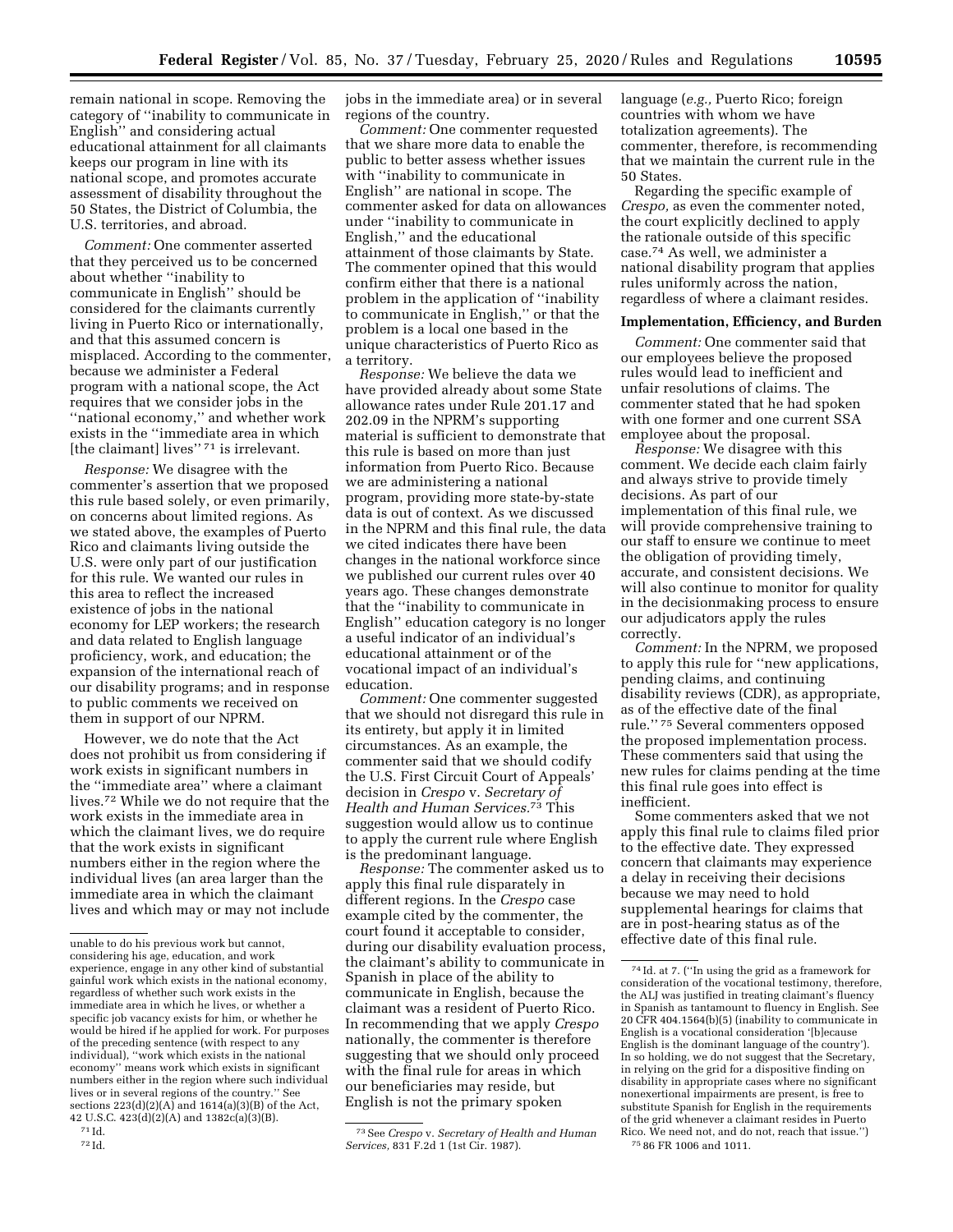Another commenter asked that we clarify whether the proposed changes would apply to new applicants only, and whether current recipients of disability benefits would need to reapply when this final rule becomes effective. The commenter noted that a non-English speaking individual whom we previously found disabled may have a reliance interest. This commenter suggested we should allow that person to retain payments if our medical review process reveals that his or her medical condition remained unchanged.

*Response:* Our standard practice is to implement the final rule as of the effective date for all pending claims, CDRs, and new applications. We will do the same for this regulation.76 We disagree that this implementation process will be inefficient and note that, in general, it will not require us to hold supplemental hearings. Because we already ask for education information as part of our standard disability determination process (at the time of initial application filing and again at the reconsideration and hearing levels), and this information is not dependent on the claimant's ability to communicate in English, we will be able to use that existing information when we implement the final rule. For example, we ask all claimants to provide the highest grade of school completed; to specify whether they received special education in school; and to disclose if they completed vocational school. We therefore do not anticipate needing more education information than what we already have as part of our existing processes. Further, as discussed above, we will provide training to adjudicators to ensure accurate, effective, and timely adjudication of claims.

Current beneficiaries will not need to reapply. However, we will use this final rule when we review their cases under our CDR process. This change in the rule will only affect those who experience medical improvement and were previously assigned to the inability to communicate in English education category. For these individuals only, we will redetermine their education category and assign one of the four

remaining education categories based on their level of education. Because we use the Medical Improvement Review Standard to determine if an individual's disability continues or ceases in a CDR, this final rule will not affect a beneficiary whose medical condition has not changed since he or she was last found disabled.

*Comment:* Multiple commenters asserted that the proposed rule would require us to obtain the testimony of vocational experts at the hearing level to assess whether specific jobs require the ability to communicate in English. Some commenters stated that the proposed rule would delay favorable decisions for many claimants unable to communicate in English, because vocational expert testimony is available only at the hearing level.

One commenter said that because language limitations affect individuals' RFCs, the hypothetical questions presented to vocational experts at hearings should include the effects of an inability to communicate in English. Another commenter said that the proposed rules would lengthen the hearings, because vocational experts would need to respond to additional hypothetical questions about whether certain jobs require the ability to communicate in English.

*Response:* We disagree with these comments. The same rules will apply at all adjudicatory levels. Therefore, even at the hearing level where a vocational expert may testify about the demands and existence of jobs in the national economy, adjudicators will not consider the effects of inability to communicate in English. With regard to the comment that we would need to incorporate the effects of language into a hypothetical RFC posed to vocational experts, as we noted previously, under our current rules and this final rule, we do not consider the effects of an inability to communicate in English when we assess an individual's RFC. We consider only the effects of an MDI or a combination of MDIs to determine an individual's RFC.77 ''Inability to communicate in English'' is not an MDI. When the final rule takes effect, we will not consider whether an individual can communicate in English at any step of the sequential evaluation process. Thus, if claimants or their representatives raise the issue of the inability to communicate in English in a hypothetical question posed to a vocational expert during a hearing, we will find it to be out of scope for the purposes of determining disability.

*Comment:* Several commenters asserted that this rule would cause more appeals, would increase the disability hearings backlog, and would increase our administrative costs.

*Response:* The changes in this final rule are straightforward, and represent an incremental change to our larger disability evaluation process. An estimated increase of 22,382 hearings spread over the 10-year period of fiscal years (FY) 2020–2029 is small relative to the number hearings we hold annually (for example, we made over 700,000 hearing decisions in FY 18).<sup>78</sup> Therefore, we do not anticipate difficulty administering the changes with current resources. We have not seen evidence to indicate that the proposed rule, as implemented, would substantially increase the number of pending hearings, or that it would impose unmanageable administrative costs. See the ''E.O. 12866'' section of the preamble, further below, for our specific estimates of administrative costs associated with this rule.

#### **Discrimination and Disparate Impact**

*Comment:* Some commenters expressed that they supported the proposed rules because they believed the rules would allow us to more fairly assess education and account for increased diversity in the U.S. One commenter said that the proposed rules would allow us to adjudicate disability claims more equitably. Another commenter criticized the current rules, opining that the rules may impose social and political stigmas upon non-English speaking individuals. One commenter asserted that measuring English abilities is neither an effective, nor a culturally sensitive way to assess an individual's ability to work.

*Response:* We acknowledge and note the commenters' support for the rule. As stated above, we expect that the revisions will help us better assess the vocational impact of education in the disability determination process.

*Comment:* Many commenters said the proposed rules would have a negative effect on vulnerable populations, such as immigrants, older people, women, refugees, individuals with low-income, and individuals with LEP. Some commenters expressed the proposed rules would have a disparate impact and discriminatory effect on thousands of older, non-English-speaking citizens. Other commenters were concerned that the proposed rules would result in the denial of benefits to a large number of claimants.

One commenter said that denial and loss of benefits would cause economic harm to the affected claimants. Another

<sup>76</sup>With only one exception, namely Revisions to Rules Regarding the Evaluation of Medical Evidence, 82 FR 5844 (January 18, 2017), we have always implemented our final rules as of the effective date for all pending claims, CDRs, and new applications. We implemented that regulation differently because individuals who filed claims before the effective date of those final rules may have requested evidence, including medical opinions from treating sources, based on our thencurrent policies. 82 FR at 5862.This reliance-based justification is not applicable here because we expect additional development of evidence related

to this final rule to be minimal. 77See 20 CFR 404.1545 and 416.945. 78See *[https://www.ssa.gov/appeals/.](https://www.ssa.gov/appeals/)*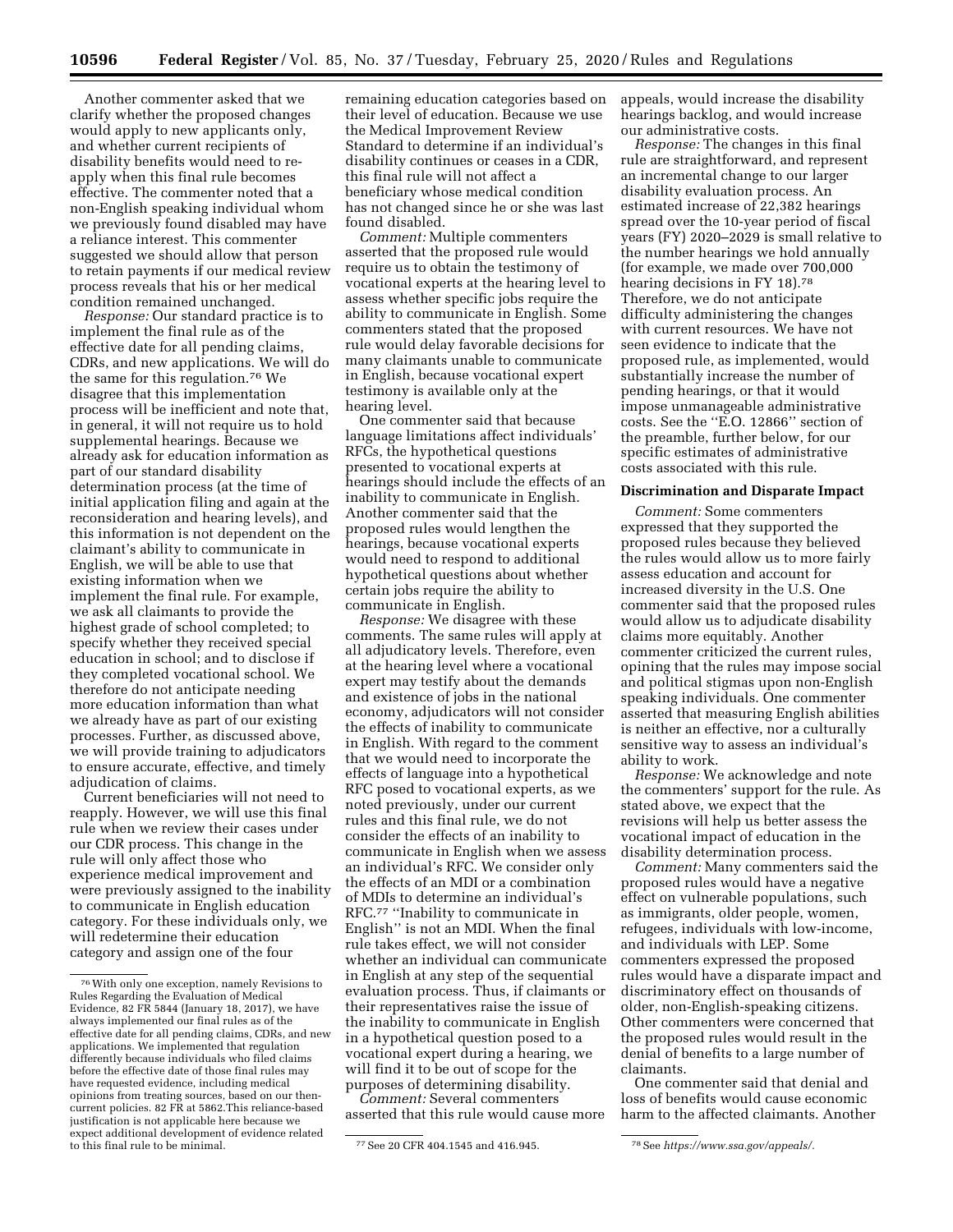commenter noted that the proposed rules could contribute to ''generational poverty.'' One commenter, citing *Dorsey*  v. *Bowen,* 828 F.2d 246, (4th Cir. 1987), noted that the ''Social Security Act is a remedial statute to be broadly construed and liberally applied in favor of beneficiaries.'' This commenter asserted that we are strictly construing the Act against the most vulnerable of our citizens.

Another commenter said that the Supreme Court has interpreted that discrimination based on language or English proficiency is a form of national origin discrimination. Another commenter said that we should undertake an analysis of the potential discriminatory impact of the proposed rules.

One commenter said discrimination by government against taxpayers because of their race or national origin is strictly prohibited under the Equal Protection Clause of the Fourteenth Amendment to the U.S. Constitution. Some commenters said the proposed rules discriminate against individuals based on their national origin, race, or immigration status. One such commenter contended that the proposed rules demonstrate a hostility towards non-native born Americans.

*Response:* We disagree with the commenters' statements that this rule will have a negative effect on vulnerable populations; is discriminatory in intent or effect; or that it is motivated by hostility towards a certain group of people. We have not seen any evidence (nor did the commenters present any) that the proposed rules, as implemented, would negatively affect vulnerable populations, because we will continue to assess other eligibility criteria for such populations besides the ability to communicate in English.

In response to claims that the rule is discriminatory, we note that the new rule, once implemented, will apply the same standards for evaluating educational level to all claimants, regardless of country of origin or residence and primary language. Similarly, we strongly disagree with the statement that our rule was motivated by hostility towards a certain group of people. Like all Federal agencies, we are obligated to serve all members of the public equally. We take that responsibility seriously, and we do not discriminate against individuals based on race, age, gender, language, national origin, immigration status, or for any other reason. We intend for this rule to help us better assess the vocational factor of education in the contemporary work environment for all claimants and beneficiaries.

The proposed rule also does not violate the equal protection component of the Due Process Clause of the Fifth Amendment. In the NPRM, we articulated a basis for no longer distinguishing between those who are unable to communicate in English and those who are able to communicate in English at step 5 of the sequential evaluation process. Further, under this final rule, we will apply the same standard in assessing education for all claimants. This final rule does not categorize individuals based on any particular identities, nor does it deprive an individual of a protected property interest. Our regulations provide due process to individuals with appropriate procedural protections. This final rule is consistent with the constitutional principles of equal protection.

Finally, the principle that the Act should be ''broadly construed'' in favor of beneficiaries does not mean that we should not, or may not, revise our rules to account for changes in the national workforce. The quoted statement is an interpretative standard sometimes applied by the courts in the judicial review of agency decisions; it does not mean that we are required to develop rules that only favor beneficiaries, or that do not result in any program and administrative savings.

*Comment:* Some commenters asserted that the proposed rules are ''arbitrary and capricious.''

*Response:* The commenters appear to be referring to the standard that courts apply when they review rules promulgated after informal rulemaking.79 Under this standard, the agency must examine the relevant data and articulate a satisfactory explanation for its action, including a rational connection between the facts found and the choice made. A rule may be arbitrary and capricious, for example, if an agency has relied on factors which Congress has not intended it to consider, entirely failed to consider an important aspect of the problem, offered an explanation for its decision that runs counter to the evidence before the agency, or is so implausible that it could not be ascribed to a difference in view or the product of agency expertise.80 None of that is true here. In this rulemaking, the final rule is supported by the objective data we have provided, and we have explained our justifications for the proposed change in the NPRM and this final rule in detail. The final rule is not inconsistent with the Act or

any other Federal law, and we have considered and responded to the significant concerns raised by the commenters. Our rule therefore cannot be considered ''arbitrary or capricious'' under the law.

*Comment:* Some commenters asserted that our proposed rules conflicted with various legal authorities. A few commenters opined that the NPRM conflicted with Federal laws that protect the rights of persons with LEP, who experience discrimination in health care, employment, and public services, under Title VI of the Civil Rights Act of 1964 and implementing regulations. One commenter stated that the NPRM violated Executive Order 13166, which directs Federal agencies to ensure that all persons with LEP should have meaningful access to federallyconducted and federally-funded programs and activities.

*Response:* This final rule does not violate the Civil Rights Act of 1964, its implementing regulations, Executive Order 13166, or any other provision of Federal law. We are eliminating a rule that reflected the existence of jobs in the economy for certain individuals who were unable to communicate in English at the time we issued it in 1978. The final rule we are adopting today simply reflects the changes in the national workforce since 1978, and the greater existence of jobs for individuals with LEP. When the final rule takes effect, we will no longer consider an individual's English proficiency when determining an individual's education. Such a rule does not preclude individuals with LEP from having meaningful access to our programs; it merely updates our rules to reflect that an inability to communicate in English is no longer a useful indicator of an individual's educational attainment or of the vocational impact of an individual's education.

We remain committed to fulfilling our responsibilities and obligations towards individuals with LEP, and this final rule is fully consistent with Federal laws that protect the rights of persons with LEP. We have a longstanding commitment to ensure that individuals with LEP have equal access to our programs. For example, we provide free interpreter services,81 and Social Security information is publicly available in several languages.<sup>82</sup> This final rule has no effect on these services, which ensure that all individuals with

<sup>79</sup>See 5 U.S.C. 706(2)(A).

<sup>80</sup> *Motor Vehicle Manufacturers Association of the United States* v. *State Farm Mutual Automobile Insurance Co.,* 463 U.S. 29, 43 (1983).

<sup>81</sup>Available at *[https://www.ssa.gov/](https://www.ssa.gov/multilanguage/langlist1.htm)* 

*[multilanguage/langlist1.htm.](https://www.ssa.gov/multilanguage/langlist1.htm)* 

<sup>82</sup>Available at *[https://www.ssa.gov/site/](https://www.ssa.gov/site/languages/en/)  [languages/en/.](https://www.ssa.gov/site/languages/en/)*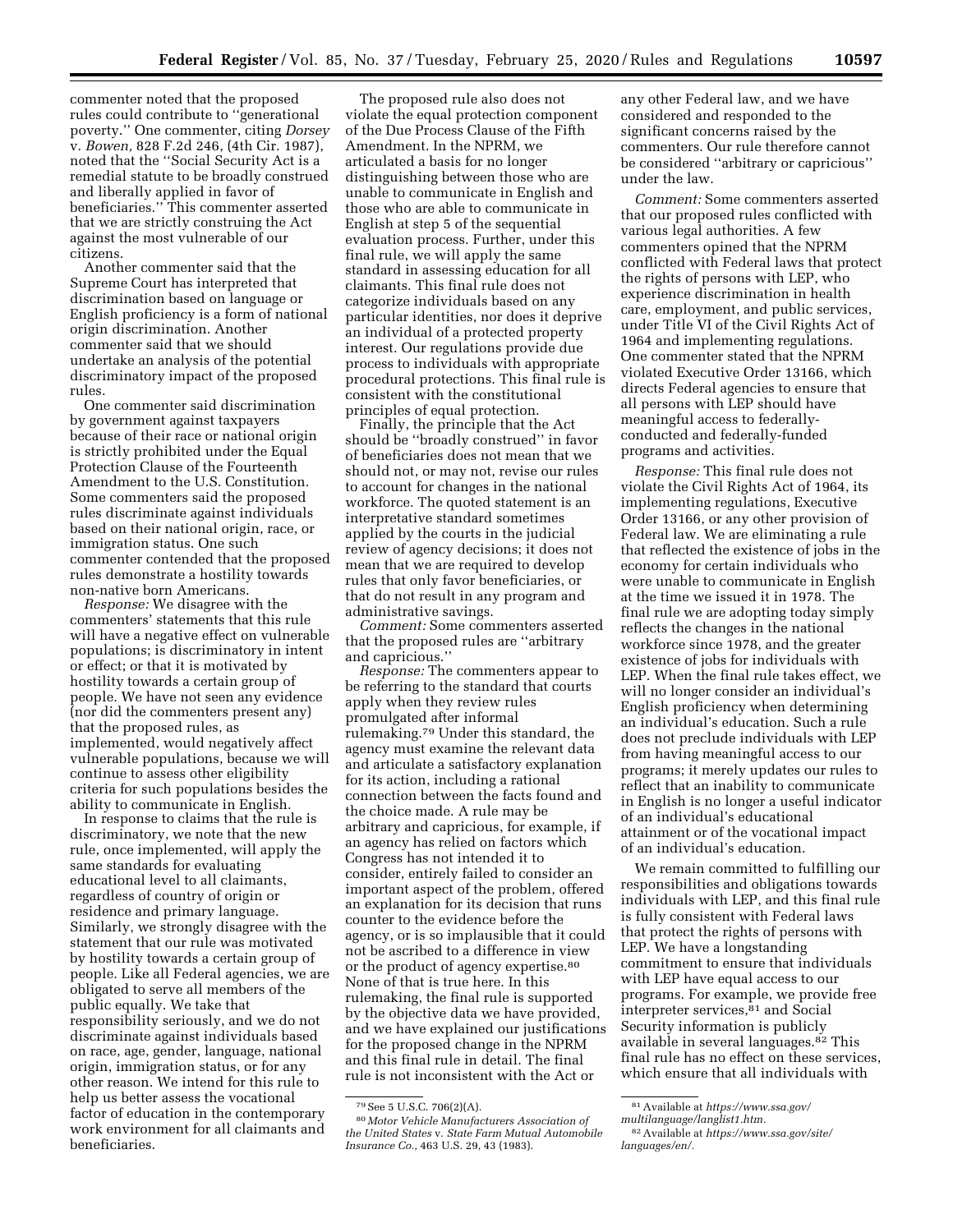LEP will continue to have meaningful access to our programs.

### **Department of Homeland Security (DHS)'s NPRM on Inadmissibility on Public Charge Grounds**

*Comment:* Multiple commenters asserted that our NPRM does not align with DHS's NPRM, ''Inadmissibility on Public Charge Grounds,'' published on October 10, 2018.83 Specifically, these commenters cited the following excerpt from the DHS NPRM: ''an inability to speak and understand English may adversely affect whether an alien can obtain employment. Aliens who cannot speak English may be unable to obtain employment in areas where only English is spoken. People with the lowest English speaking ability tend to have the lowest employment rate, lowest rate of full-time employment, and lowest median earnings.'' 84 The commenters also noted Census data research DHS had cited to support this assertion. Commenters expressed that the two proposed rules were not in accordance with each other because the DHS proposal stated that an ability to speak English directly affects the ability to find work, whereas our proposal stated that an ability to speak English is irrelevant for an individual's ability to find employment.

*Response:* Because we administer different programs with different legal mandates than DHS does, our proposed rule explored different aspects of job availability and English proficiency data than DHS did. For the purposes of our programs and the population we are examining, we believe the data we reviewed and presented supports our final rule consistent with our statutory

84See 83 FR 51114, 51195 (internal footnotes omitted).

mandate to consider, among other things, an individual's education and the existence of work in the national economy. DHS's legal mandate is to determine whether an alien (that is, a non-citizen, non-U.S. national person) seeking admission to the United States or adjustment of status to that of a lawful permanent resident is likely at any time in the future to become a public charge. We are not projecting the likelihood of LEP individuals being hired for particular types of jobs, *i.e.*  those that would make the alien more likely to be self-sufficient. We are only stating that jobs exist in the national economy that LEP individuals perform. Finally, some of the commenters inaccurately characterized our NPRM as stating that the ability to speak English is irrelevant to finding work. We did not make this assertion. Rather, we stated that, as a result of changes in the national workforce over the last 40 years, we no longer consider English proficiency to be an appropriate proxy for assessing an individual's education level as part of our disability determination process.

#### **Other Comments**

*Comment:* Some commenters supported this proposal based on their assumption that it would improve Social Security Disability Insurance (SSDI) and Supplemental Security Income (SSI) program integrity and save money. One commenter expressed the view that we would prevent an estimated 10,500 adults 85 with ''manageable work limitations'' from receiving SSDI or SSI disability benefits, keeping more resources for those who are ''truly needy.''

*Response:* The purpose of this final rule is not to save money or to make it more difficult for individuals to qualify for disability benefits. Rather, we anticipate that this final rule will allow us to better assess the vocational impact of an individuals' education on their ability to work in the contemporary work environment. Finally, we note that our standard for determining disability is based on the criteria in the Act and our regulations, and not whether an individual has ''manageable work

limitations'' or whether the individual is ''truly needy.''

*Comment:* Some commenters asserted that the criteria for qualifying for disability benefits are already strict enough, and that we should not impose additional restrictions or barriers to qualifying for benefits.

*Response:* The rule does not create additional restrictions or barriers to qualifying for benefits; rather, it is modifying the way in which we assess educational level achieved, which is an existing category we examine. As discussed above and in the NPRM, since 1978, the national workforce has become more linguistically diverse, and employment rate and LFPR have expanded considerably for individuals with LEP. This final rule thus recognizes that English proficiency is no longer an appropriate proxy for assessing education as part of our disability determination process.

*Comment:* Some commenters said that the inability to communicate in English is not a disability, suggesting our rules equated it with being disabled.

*Response:* We note that inability to communicate in English is one of many factors we consider in determining disability under the current rules. An inability to communicate in English by itself is not a determinative factor when determining whether an individual is disabled under our current rules.

*Comment:* One commenter stated that we should not pursue a final rule because we had not completed a full Regulatory Impact Analysis (RIA) for the regulation. Other commenters opined that the NPRM did not account for significant and foreseeable costs to society. These commenters asserted that burdens created by this rule would increase costs to state and local governments and community organizations, because they would likely spend more on things such as general assistance and homelessness assistance to meet the needs of those harmed by this rule.

*Response:* As we report below and as we reported in the NPRM, we expect this final rule will have a financial impact on the Social Security trust fund of over \$100 million a year.86 Regulations that have annual effect on the economy of \$100 million or more are deemed economically significant and have additional analytical requirements under E.O. 12866, such as requiring an RIA. Our Office of the Chief Actuary estimated this rule would technically meet this threshold: For the period of FY 2020 through FY 2029, they estimated a reduction of \$4.5

<sup>83</sup> 83 FR 51114; Available at *[https://](https://www.federalregister.gov/documents/2018/10/10/2018-21106/inadmissibility-on-public-charge-grounds) [www.federalregister.gov/documents/2018/10/10/](https://www.federalregister.gov/documents/2018/10/10/2018-21106/inadmissibility-on-public-charge-grounds)  [2018-21106/inadmissibility-on-public-charge](https://www.federalregister.gov/documents/2018/10/10/2018-21106/inadmissibility-on-public-charge-grounds)[grounds.](https://www.federalregister.gov/documents/2018/10/10/2018-21106/inadmissibility-on-public-charge-grounds)* We note that DHS also published a corresponding final rule on August 14, 2019, 84 FR 41292, which is available at *[https://](https://www.federalregister.gov/documents/2019/08/14/2019-17142/inadmissibility-on-public-charge-grounds) [www.federalregister.gov/documents/2019/08/14/](https://www.federalregister.gov/documents/2019/08/14/2019-17142/inadmissibility-on-public-charge-grounds)  [2019-17142/inadmissibility-on-public-charge](https://www.federalregister.gov/documents/2019/08/14/2019-17142/inadmissibility-on-public-charge-grounds)[grounds.](https://www.federalregister.gov/documents/2019/08/14/2019-17142/inadmissibility-on-public-charge-grounds)* However, several district courts have ordered that DHS cannot implement and enforce this final rule. The court orders also postpone the effective date of the final rule until there is final resolution in these cases. Some of the injunctions are nationwide and prevent DHS from implementing the rule anywhere in the United States. We note, though, that the Ninth Circuit recently granted a stay of one of these nationwide injunctions because ''DHS has shown a strong likelihood of success on the merits, that it will suffer irreparable harm, and that the balance of the equities and public interest favor a stay'' pending appeal. City and County of San Francisco v. United States Citizenship and Immigration Services, 944 F.3d 773, 781 (9th Cir. 2019). We also note that, more recently, the Supreme Court granted a stay of another nationwide injunction in one of these cases. Department of Homeland Security v. New York, No. 19A785, 2020 WL 413786 (U.S. Jan. 27, 2020).

<sup>85</sup>Although the citation provided by this commenter refers to the ''Office of the Inspector General, Qualifying for disability benefits in Puerto Rico based on an inability to speak English, Social Security Administration (2015),'' we believe the number 10,500 refers to the estimated reduction of 6,500 Federal Old Age, Survivors, and Disability Insurance (OASDI) beneficiary awards per year and 4,000 SSI recipient awards per year on average over the period FY 2019–28 that our Office of the Chief Actuary provided in the NPRM. See 84 FR 1006,

<sup>86 84</sup> FR 1006, 1011.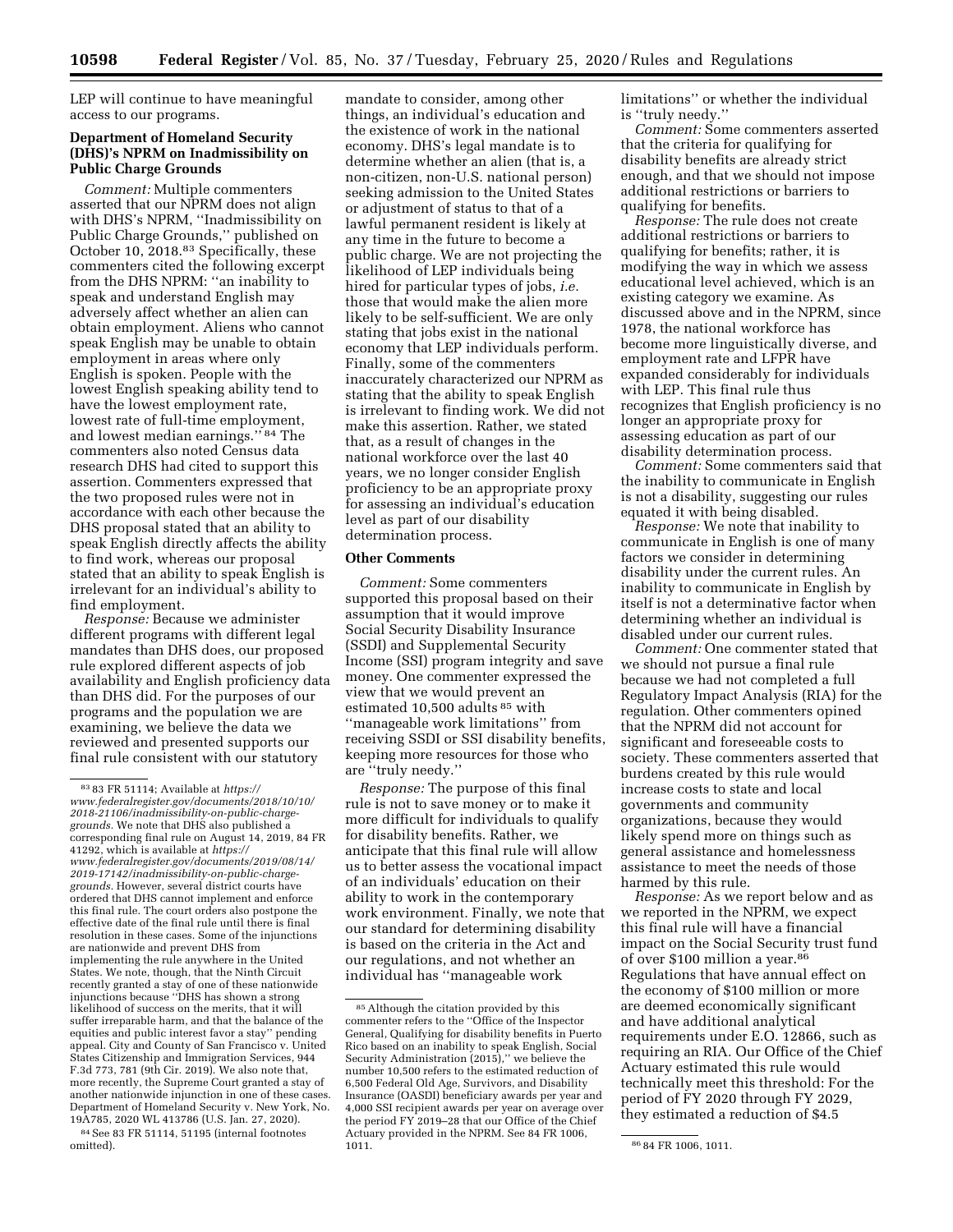billion in Federal Old Age, Survivors, and Disability Insurance (OASDI) benefit payments and a reduction of \$0.8 billion in Federal SSI payments. However, we have adequately accounted for the direct effects of this rulemaking through our analysis of transfer impacts and administrative costs. While not a separate RIA document, we believe the evaluations completed in the NPRM and this final rule fulfill our obligation to review the direct effects of the rulemaking. Some of the costs mentioned by commenters, such as money spent on homelessness assistance, are out of the scope of our rulemaking and associated analysis.

A Regulatory Flexibility Act (RFA) analysis is also required for rules that have a significant economic impact on a substantial number of small entities (SISNOSE); the commenters allude to this requirement with their assertion that this rule will ''increase costs to state and local governments and community organizations.'' Specifically, the RFA 87 requires an RFA analysis under the following circumstances: ''[w]henever an agency is required . . . to publish general notice of proposed rulemaking for any proposed rule, . . . the agency shall prepare and make available for public comment an initial regulatory flexibility analysis.'' That analysis must ''describe the impact of the proposed rule on small entities.'' In addition, when the agency subsequently publishes a final rule, it must ''prepare a final regulatory flexibility analysis.'' The requirement to prepare an initial or final regulatory flexibility analysis, however, ''shall not apply to any proposed or final rule if the head of the agency certifies that the rule will not, if promulgated, have a significant economic impact on a substantial number of small entities.'' The agency must publish such certification in the **Federal Register** when it publishes its notice of proposed rulemaking or final rule, ''along with a statement providing the factual basis for such certification.'' The agency must provide a copy of its certification and accompanying statement to the Chief Counsel for Advocacy of the Small Business Administration. Because this final rule only directly affects individuals, it will not impose any direct costs on small entities, including small government jurisdictions. We consider the potential costs commenters cited to be indirect, and as such they would be outside the scope of our SISNOSE determination.

*Comment:* One commenter indicated that we should not require individuals to speak English to receive disability

benefits. Another commenter opposed the proposed rules because, according to the commenter, we may deny benefits to people who cannot speak because of a medical impairment.

*Response:* The comment implies that this final rule would require individuals to speak English to receive disability benefits. Neither the current rule nor this final rule requires individuals to be able to communicate in English to obtain benefits. When this final rule becomes effective, whether or not an individual is able to communicate in English will be irrelevant for the purposes of disability determination.

This final rule does not affect people who cannot speak because of a medical impairment. As we explained earlier, we will continue to evaluate medical impairment-related speech difficulties under our rules to determine whether these limitations meet a listing or preclude the individual from performing substantial gainful work.

*Comment:* Several commenters opposed the proposed rule, contending that LEP individuals with disabilities face barriers to learning English. They noted that the assumption underlying the proposed rule is that LEP individuals with disabilities can learn English in order to work. They argued that we did not acknowledge that cognitive and physical disabilities might interfere with their ability to learn a new language. Other commenters opposed the proposal on the grounds that many individuals with LEP may not have the resources (*e.g.,* time, money, access to classes) to learn a new language. Other commenters opined that an inability to learn a new language might indicate that the person has challenges in adjusting to new work. These commenters argued that difficulty in learning to communicate in English can therefore be a proxy for difficulty learning the duties of a job, and for this reason, we should retain ''inability to communicate in English.''

*Response:* Many of these comments are outside the scope of our proposal and disability program. We do not consider whether an individual is able to learn English under the current rules. We also do not need the factor ''inability to communicate in English'' to determine whether an individual is likely to have difficulty learning the duties of a job. We already consider an individual's cognitive and physical limitations related to MDIs that may interfere with an individual's ability to perform basic work activities. This final rule does not change this.

*Comment:* One commenter said we should not apply the proposed rules to individuals who may otherwise be

eligible for disability under the ''arduous unskilled work'' medicalvocational profile.88 To be found disabled under the profile, an individual must possess no more than a marginal education and must have spent 35 years performing arduous unskilled work. The commenter expressed that even if such an individual has had more than a marginal education in another country, it did not allow him or her to do anything other than the arduous unskilled work. The commenter argued that we should not penalize such an individual for having an education that does not serve him or her in the U.S.

*Response:* Under our final rule, inability to speak English will no longer be a proxy for education. For individuals who fall under the arduous unskilled physical labor profile, we will still examine their years of history performing solely arduous unskilled physical labor. As well, we will more closely examine the actual education level attained. Since we will still look at education and work history, individuals who fall under the profile will not be disadvantaged.

*Comment:* One commenter found it problematic that the proposed rules would bar an adjudicator from lowering an individual's education category based on ''inability to communicate in English.'' The commenter also noted that claimants who participated in an English learner program but remain unable to communicate in English likely did not attain the level of reasoning, arithmetic, and language abilities that the person was supposed to have gained. The commenter reasoned that such individuals could not have developed educational abilities due to inability to communicate in English, and we should therefore consider this in our proposal.

*Response:* We agree that in cases where individuals receive elementary or secondary education in a language other than their primary language, the language learning process may or may not affect their actual educational attainment. Our current regulations acknowledge that the numerical grade level completed in school may not represent an individual's actual educational abilities, which may be

<sup>87</sup> 5 U.S.C. 601–612

<sup>88</sup>The arduous unskilled physical labor profile applies when an individual has no more than a marginal education and work experience of 35 years or more during which he or she did only arduous unskilled physical labor. The individual also must not be working and no longer able to do this kind of work because of a severe impairment(s). If these criteria are met, we will be find the individual disabled. See 20 CFR 404.1562(a) and 416.962(a); and POMS DI 25010.001 Special Medical-Vocational Profiles, available at *[https://](https://secure.ssa.gov/poms.NSF/lnx/0425010001) [secure.ssa.gov/poms.NSF/lnx/0425010001.](https://secure.ssa.gov/poms.NSF/lnx/0425010001)*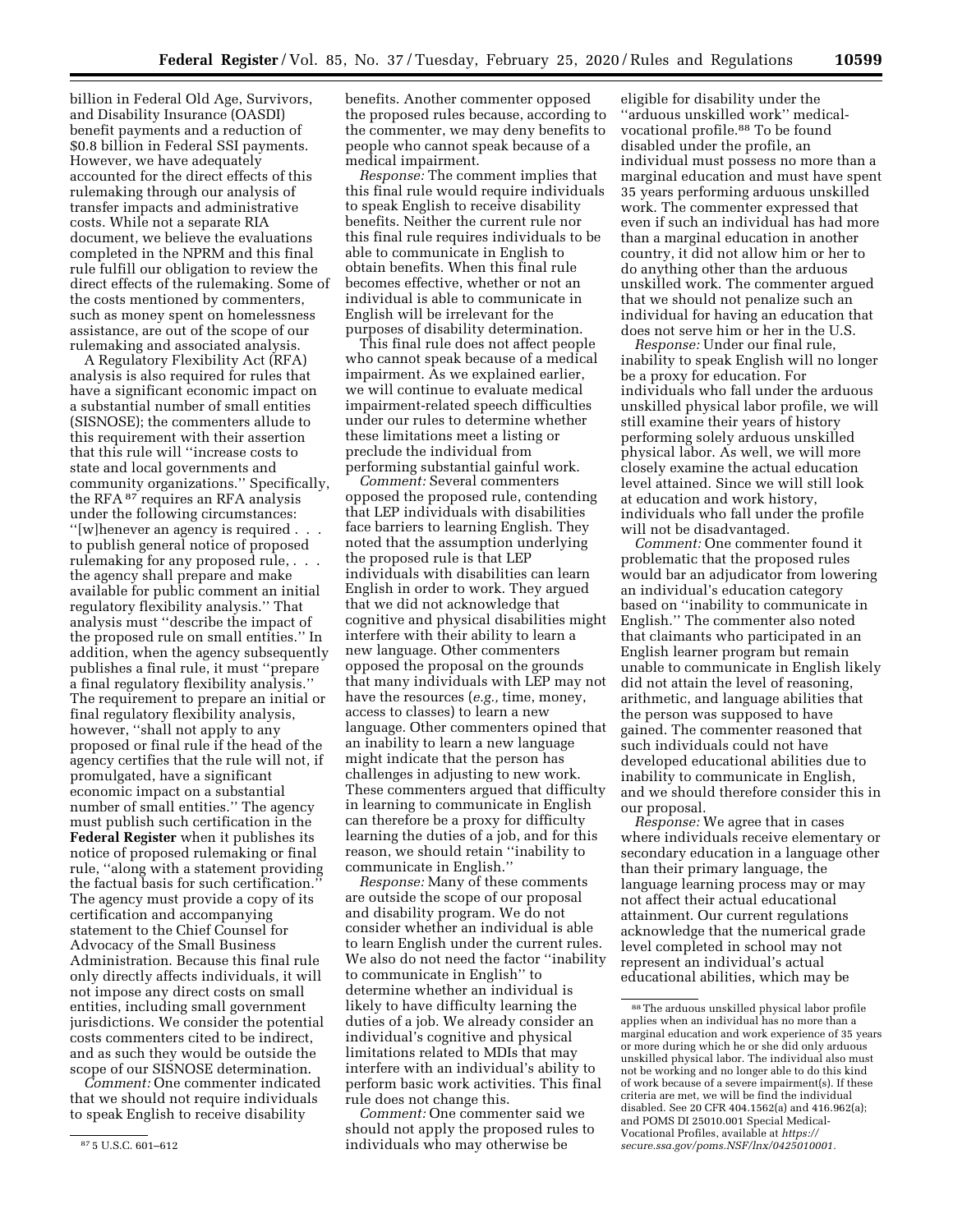higher or lower.<sup>89</sup> Therefore, to the extent supported by individual case evidence, we will continue to consider the related impact on educational abilities when assigning an education category in these cases.

*Comment:* One commenter opposed the proposed rule, citing a decline in American high school graduates' foreign language skills as a reason. The commenter said that only 20 percent of today's high school graduates have taken a foreign language class, and that colleges have closed 651 foreign language programs between 2013 and 2016. The commenter cited this data to support the assertion that many future employers would be unable to communicate even simple statements with foreign language-speaking employees. The commenter implied that this would affect the workforce, and that we failed to consider such effects in our rulemaking.

*Response:* The evidence we cited in the proposed rule and repeated here, demonstrates that many individuals with LEP are currently in the labor force; this indicates that their employers' potential inability to converse with them in their primary language is not a barrier to employment.90 Further, our rulemaking (and rulemaking in general) can only contemplate evidence that actually exists; it is outside the scope of rulemaking to consider an assumption about whether future employers will be able to communicate in a foreign language to accommodate their employees with LEP.

*Comment:* We received comments that we should retain the ''inability to communicate in English'' for health and work safety reasons. Some commenters asserted that individuals with LEP in the national workforce are at a greater risk for occupational injuries and illnesses, most often due to language barriers. They claimed the proportion of fatal and nonfatal workplace injuries experienced by immigrants has been increasing.91

Similarly, another commenter said we should not adopt the proposed rules because some employers may require English language proficiency for safety reasons. The commenter further noted that employers might prefer to hire those who can communicate in English to avoid workers' compensation claims from accidents due to an inability to understand safety instructions.

90See ORES English Proficiency Analysis Table 2. 91The commenter cited Flynn M. A., Safety & the Diverse Workforce: Lessons from NIOSH's Work With Latino Immigrants. Professional Safety (2002),

*Response:* While we acknowledge the importance of safety in the workplace, it is outside the scope of our program to assess safety concerns associated with jobs a worker may be able to perform. As discussed above, in determining whether a claimant can adjust to other work, we do not consider the hiring practices of employers or whether the individual is likely be hired to do particular work, among other things.92 As we stated above, the Act requires us only to determine whether a claimant can perform any substantial gainful work which exists in the national economy.

*Comment:* Some commenters said we should wait to adopt the proposed rules because we may propose additional revisions to other rules relating to disability determinations in the near future. The commenters said there will be more changes to the disability determination process because of a forthcoming new information system and vocational tool and they asked that we not incorporate revisions to current rules in a piecemeal or a premature manner.

*Response:* The possibility that we may propose other revisions in the future is not a reason to delay revisions that are currently warranted (based on the reasons we have articulated in the NPRM and here).

*Comment:* One commenter opined that this final rule would undermine the current occupational base that has served as the basis for the grid rules. As an example, the commenter noted that SSA has taken administrative notice of approximately 1,600 sedentary and light occupations in the national economy at the unskilled level. Based on this fact, the commenter asserted that the grid rules assume that a person with either light or sedentary work capacity, but who would be classified as ''unable to communicate in English,'' would not actually be able to perform the 1,600 unskilled light and sedentary occupations. The commenter stated that, accordingly, we would now need to reassess all of our work categories, and document evidence that a significant number of jobs *are* actually available for individuals who cannot communicate in English.

*Response:* We disagree with the commenter's conclusions, as the commenter's foundational statements reflect incorrect assumptions. While the current grid rules do reflect the ''inability to communicate in English'' as a factor to consider, they are not, in fact, based on the assumption that full English proficiency is required to

engage in all of the 1,600 sedentary and light occupations in the national economy at the unskilled level. The existing occupational base does not distinguish between jobs that require or do not require English proficiency. Rather, the occupational base reflects the existence of unskilled sedentary, light, medium, and heavy jobs that exist in the national economy.

*Comment:* One commenter asserted that we withdrew a 2005 NPRM that proposed to revise the vocational factor of age 93 due to insufficient evidentiary support. The commenter drew a parallel between that NPRM and this rule, recommending that we withdraw this rule because, in the commenter's stated opinion, we had failed to provide conclusive supporting research for this rule and the 2005 NPRM.

*Response:* We disagree with this comment, because our decision not to finalize the 2005 NPRM that proposed revising the rules on the vocational factor of age was not due to a lack of adequate justification. As well, the commenter did not provide any evidence demonstrating that we had failed to provide sufficient supporting research for the 2005 NPRM. For this final rule, as explained previously, we presented sufficient supporting evidence to justify our changes, both in the NPRM and again here.

*Comment:* A few commenters asserted that we incorrectly claimed that the education level of non-English speakers in the workforce has increased over time.

*Response:* We did not claim that the education level of individuals who are unable to communicate in English in the workforce has increased over time. We clarify that in the NPRM, we noted that out of all claimants who reported an inability to read, write, or speak English in FY 2016, 49% (58,175) of title II claimants and 39% (49,943) of title XVI claimants completed a high school education or more.94 We cited this data to show that many people who reported an inability to read, write, or speak English do have a high school education or more. We do not suggest that this data shows that educational attainment increased over the years for individuals who are unable to communicate in English.

### **How We Will Implement This Final Rule**

We will begin to apply this final rule to new applications, pending claims,

<sup>89</sup>See 20 CFR 404.1564(b) and 416.964(b).

<sup>&</sup>lt;sup>92</sup> See 20 CFR 404.1566(c) and 416.966(c).

<sup>93</sup>*Age as a Factor in Evaluating Disability* 70 FR 67101 (Nov. 4, 2005), withdrawn on May 8, 2009 at 74 FR 21563.

<sup>94</sup>See 84 FR 1006, 1008.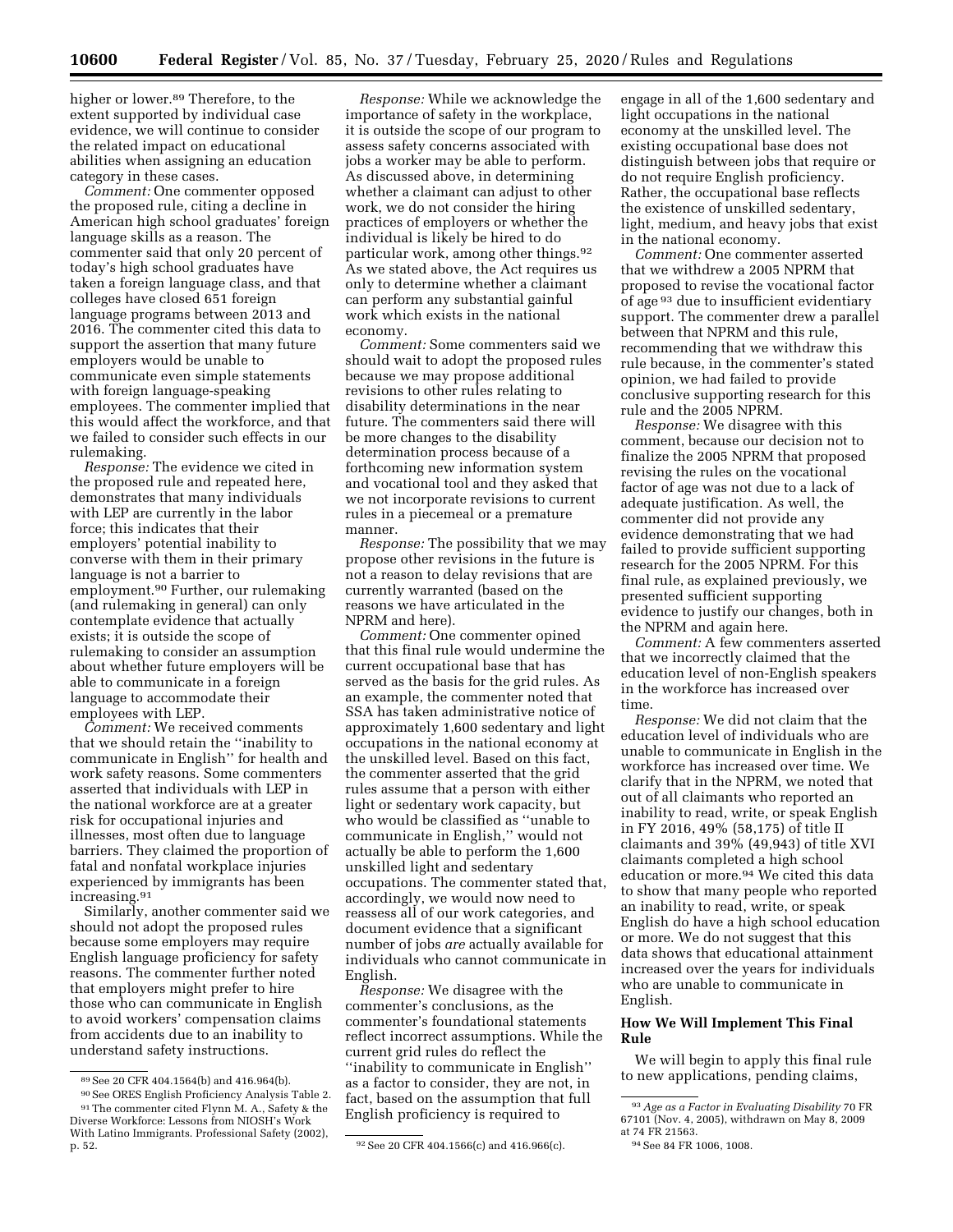and CDRs, as appropriate, as of the effective date of this final rule.95

## **Regulatory Procedures**

*Executive Order 12866, as Supplemented by Executive Order 13563* 

We consulted with OMB and determined that this final rule meets the criteria for an economically significant regulatory action under Executive Order 12866, as supplemented by Executive Order 13563. Therefore, OMB reviewed the rule. Details about the economic impacts of our rule follow.

Anticipated Reduction in Transfer Payments Made by Our Programs

Our Office of the Chief Actuary estimates, based on the best available data, that this final rule will result in a reduction of about 6,000 OASDI beneficiary awards per year and 3,800 SSI recipient awards per year, on average, for the period FY 2020–29, with a corresponding reduction of \$4.5 billion in OASDI benefit payments and \$0.8 billion in Federal SSI payments for the total period of FY 2020–29.

Anticipated Administrative Costs to the Social Security Administration

The Office of Budget, Finance, and Management estimates administrative costs of \$90 million (840 work years) 96 for the 10-year period from FY 2020 through FY 2029. Although we included administrative cost estimates for the disability determination services (DDS) in our NPRM, we are now using a revised cost estimate methodology that does not allow us to calculate the total

administrative costs for SSA and DDS separately. Administrative costs include considerations such as system enhancements, potential appeals, and additional time needed to process initial disability claims and CDRs.

As mentioned above, the rule will result in a \$90 million administrative cost to the government for the 10-year period from FY 2020 through FY 2029. However, we believe the qualitative benefits of ensuring the disability determination criteria we use are up-todate and reflective of the current economy (specifically, for this rule, the criteria we use to determine an individual's education level) justifies this one-time cost. This final rule will also help us to fulfill our statutory obligation to be the best possible stewards of the Social Security programs.

We also determined that this final rule meets the plain language requirement of Executive Order 12866.

#### *Congressional Review Act*

Pursuant to the Congressional Review Act (5 U.S.C. 801 *et seq.*), OMB designated this rule as a major rule, as defined by 5 U.S.C. 804(2).

#### *Executive Order 13132 (Federalism)*

We analyzed this final rule in accordance with the principles and criteria established by Executive Order 13132, and determined that it will not have sufficient Federalism implications to warrant the preparation of a Federalism assessment. We also determined that the final rule will not preempt any State law or State

regulation or affect the States' abilities to discharge traditional State governmental functions.

#### *Executive Order 13771*

Based upon the criteria established in Executive Order 13771, we have identified the anticipated administrative costs as follows: The final rule is anticipated to result in administrative costs of \$90 million and 840 work years for the period of FY 2020 through FY 2029. See the E.O. 12866 section above for further details on these costs.

This rule is designated a 13771 ''regulatory'' action.

#### *Regulatory Flexibility Act*

We certify that this final rule will not have a significant economic impact on a substantial number of small entities because it affects individuals only. Therefore, the Regulatory Flexibility Act, as amended, does not require us to prepare a regulatory flexibility analysis.

#### *Paperwork Reduction Act*

This final rule contains public reporting requirements in the regulation sections listed below, or will require changes in the forms listed below, which we did not previously clear through an existing Information Collection Request.

Below is a chart showing current burden estimates (time and associated opportunity costs) for all ICRs due to the implementation of the regulation. None of the burdens associated with these ICRs will change as a result of this final rule.

| OMB No.<br>form No.<br>regulation section                   | Description of public<br>reporting requirement | Number of<br>respondents<br>(annually) | Frequency of<br>response | Average<br>burden per<br>response<br>(minutes) | Estimated<br>annual burden<br>(hours) | Average theo-<br>retical hourly<br>cost amount<br>(dollars)* | Total annual<br>opportunity<br>cost<br>(dollars) ** |
|-------------------------------------------------------------|------------------------------------------------|----------------------------------------|--------------------------|------------------------------------------------|---------------------------------------|--------------------------------------------------------------|-----------------------------------------------------|
| 0960-0072. SSA-454                                          | <b>Continuing Disability Review</b><br>Report. | 541.000                                |                          | 60                                             | 541.000                               | *\$10.22                                                     | ** \$5,529,020                                      |
| 0960-0579. SSA-3368                                         | Disability Report-Adult                        | 2,258,510                              |                          | 90                                             | 3.387.766                             | $*10.22$                                                     | ** 34.622.968                                       |
| 0960-0681, SSA-3373                                         | Function Report-Adult                          | 1,734,635                              |                          | 61                                             | 1,763,546                             | * 10.22                                                      | ** 18,023,440                                       |
| 0960-0635, SSA-3380, 20<br>CFR 404.1564, 20 CFR<br>416.964. | Function Report-Adult Third<br>Party.          | 709.700                                |                          | 61                                             | 721.528                               | * 22.50                                                      | ** 16.234.380                                       |
| 0960-0144. SSA-3441                                         | Disability Report-Appeal                       | 760.620                                |                          | *** 41                                         | 520.346                               | $*10.22$                                                     | ** 5,317,936                                        |
| Total                                                       |                                                | 6.004.465                              |                          |                                                | 6.934.186                             |                                                              | ** 79.727.744                                       |

\*We based these figures on average DI payments, as reported in SSA's disability insurance payment data, and by average U.S. citizen's hourly salary, as reported<br>by Bureau of Labor Statistics data.<br>\*\*\*This figure does not r

retical opportunity costs for the additional time respondents will spend to complete the application. *There is no actual charge to respondents to complete the applica-*

*tion.*  \*\*\* This burden per response figure is not exact, as we have multiple collection modalities under this OMB Number with different response time estimates, and input the closest minute estimate to complete the chart. In the Supporting documents, we explain in further detail the different modalities and their actual numbers.

We are submitting an Information Collection Request for clearance to

OMB. We are soliciting comments on the burden estimate; the need for the

information; its practical utility; ways to enhance its quality, utility, and clarity;

 $\rm ^{95}$  We will use the final rule beginning on its effective date. We will apply the final rule to new applications filed on or after the effective date, and to claims that are pending on and after the effective

date. This means that we will use the final rule on and after its effective date in any case in which we make a determination or decision, including CDRs, as appropriate. See 20 CFR 404.902 and 416.1402.

<sup>96</sup>We calculate one work year as 2,080 hours of labor, which represents the amount of hours one SSA employee works per year based on a standard 40-hour work week.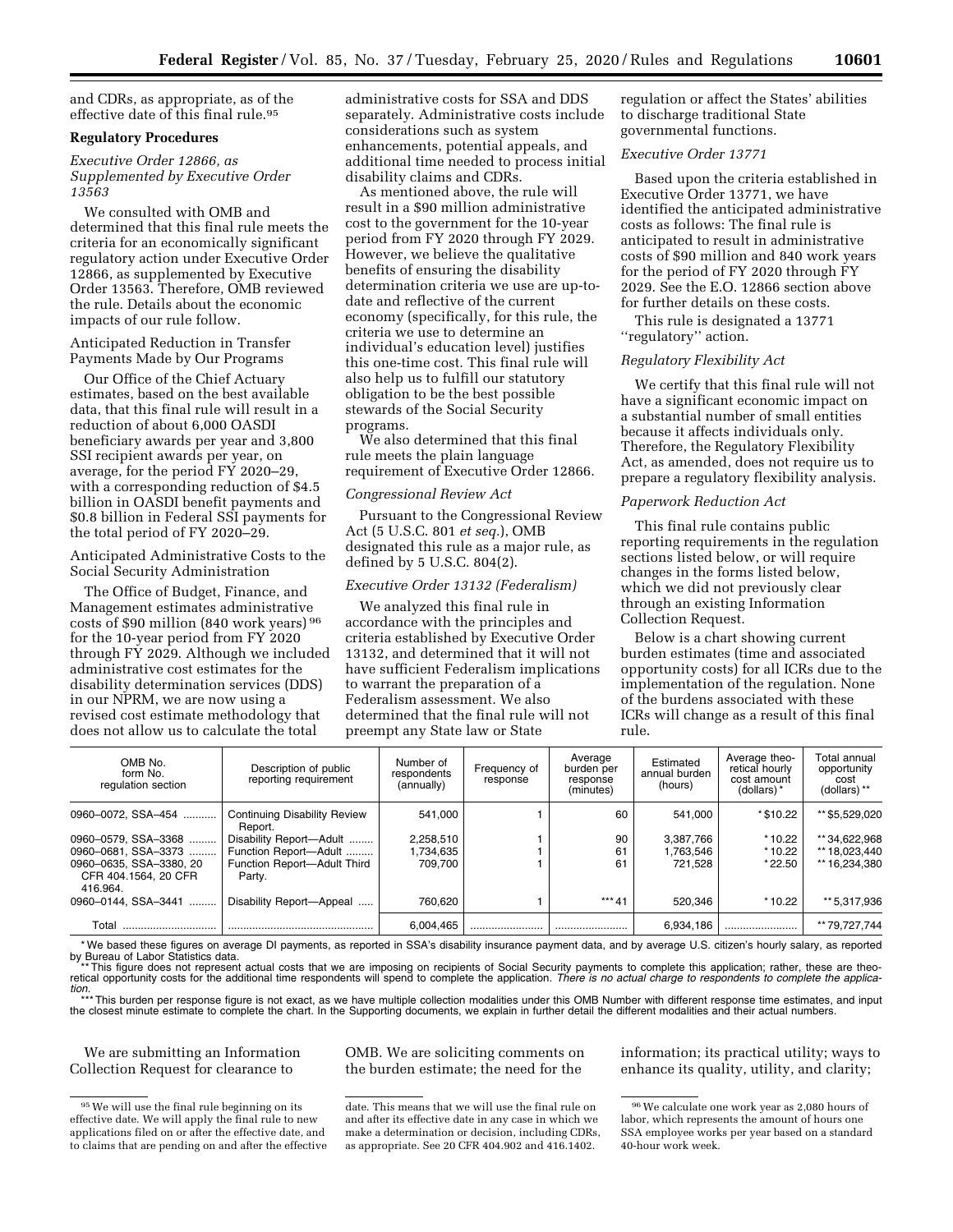and ways to minimize the burden on respondents, including the use of automated techniques or other forms of information technology. If you would like to submit comments, please send them to the following locations:

- Office of Management and Budget, Attn: Desk Officer for SSA, Fax Number: 202–395–6974, Email address: *OIRA*\_*[Submission@omb.eop.gov.](mailto:OIRA_Submission@omb.eop.gov)*
- Social Security Administration, OLCA, Attn: Reports Clearance Director, 3100 West High Rise, 6401 Security Blvd., Baltimore, MD 21235, Fax: 410–966– 2830, Email address:

*[OR.Reports.Clearance@ssa.gov.](mailto:OR.Reports.Clearance@ssa.gov)*  You can submit comments until

March 26, 2020, which is 30 days after the publication of this notice. To receive a copy of the OMB clearance package, contact the SSA Reports Clearance Officer using any of the above contact methods. We prefer to receive comments by email or fax. (Catalog of Federal Domestic Assistance Program Nos. 96.001, Social Security— Disability Insurance; 96.002, Social Security—Retirement Insurance; 96.004, Social Security—Survivors Insurance; 96.006, Supplemental Security Income.)

#### **List of Subjects**

#### *20 CFR Part 404*

Administrative practice and procedure, Blind, Disability benefits, Old-Age, Survivors, and Disability Insurance, Reporting and record keeping requirements, Social Security.

### *20 CFR Part 416*

Administrative practice and procedure, Reporting and recordkeeping requirements, Supplemental Security Income (SSI).

Dated: January 30, 2020. **Andrew Saul,**  *Commissioner of Social Security.* 

For the reasons stated in the preamble, we are amending 20 CFR part 404, subpart P, and part 416, subpart I, as set forth below:

### **PART 404—FEDERAL OLD–AGE, SURVIVORS AND DISABILITY INSURANCE (1950—)**

### **Subpart P—Determining Disability and Blindness**

■ 1. The authority citation for subpart P of part 404 continues to read as follows:

**Authority:** Secs. 202, 205(a)–(b) and (d)– (h), 216(i), 221(a) and (h)–(j), 222(c), 223, 225, and 702(a)(5) of the Social Security Act (42 U.S.C. 402, 405(a)–(b) and (d)–(h), 416(i), 421(a) and (h)–(j), 422(c), 423, 425, and 902(a)(5)); sec. 211(b), Pub. L. 104–193, 110 Stat. 2105, 2189; sec. 202, Pub. L. 108–203, 118 Stat. 509 (42 U.S.C. 902 note).

■ 2. Amend § 404.1564 by:

■ a. Removing the sixth sentence of paragraph (b) introductory text and paragraph (b)(5);

■ b. Redesignating paragraph (b)(6) as paragraph (c); and

■ c. Revising the first sentence of newly redesignated paragraph (c).

The revision reads as follows:

### **§ 404.1564 Your education as a vocational factor.**

\* \* \* \* \* (c) *Information about your education.*  We will ask you how long you attended school, and whether you are able to understand, read, and write, and do at least simple arithmetic calculations.\* \* \*

■ 3. Amend appendix 2 to subpart P of part 404 by:

■ a. In section 201.00:

■ i. Revising paragraph (h)(1)(iv) and the second sentence of paragraph (h)(2);

ii. In paragraph  $(h)(4)(i)$ , revising the first sentence, adding a sentence after the first sentence, and revising the last sentence; and

- iii. In Table No. 1, revise rules 201.17, 201.18, 201.23, and 201.24;
- 
- b. In section 202.00:

■ i. Revising paragraphs (d) and (g); and

■ ii. In Table No. 2, revising rules 202.09, 202.10, 202.16, and 202.17; and

■ c. In section 203.00, Table No. 3,

revising rule 203.01.

The revisions and addition read as follows:

## **Appendix 2 to Subpart P of Part 404— Medical-Vocational Guidelines**

- \* \* \* \* \*
- $201.00$  \* \* \*
- $(h)(1) * * * *$
- (iv) Are illiterate.

 $(2)$  \* \* \* It is usually not a significant factor in limiting such individual's ability to make an adjustment to other work, including an adjustment to unskilled sedentary work, even when the individuals are illiterate.

\* \* \* \* \* (4) \* \* \*

(i) While illiteracy may significantly limit an individual's vocational scope, the primary work functions in most unskilled occupations involve working with things (rather than with data or people). In these work functions, education has the least significance. \* \* \* Thus, the functional capacity for a full range of sedentary work represents sufficient numbers of jobs to indicate substantial vocational scope for those individuals age 18–44, even if they are illiterate.

TABLE NO. 1—RESIDUAL FUNCTIONAL CAPACITY: MAXIMUM SUSTAINED WORK CAPABILITY LIMITED TO SEDENTARY WORK AS A RESULT OF SEVERE MEDICALLY DETERMINABLE IMPAIRMENT(S)

| Rule                        | Age |  | Education |  | Previous work experience |  | Decision   |  |
|-----------------------------|-----|--|-----------|--|--------------------------|--|------------|--|
|                             |     |  | erate.    |  |                          |  | Disabled.  |  |
|                             |     |  |           |  |                          |  |            |  |
|                             |     |  | erate.    |  |                          |  | Do.<br>Do. |  |
|                             |     |  |           |  |                          |  |            |  |
| <sup>4</sup> See 201.00(h). |     |  |           |  |                          |  |            |  |

## $202.00 * * * *$

(d) A finding of disabled is warranted where the same factors in paragraph (c) of this section regarding education and previous work experience are present, but where age, though not advanced, is a factor which

significantly limits vocational adaptability (*i.e.,* closely approaching advanced age, 50– 54) and an individual's vocational scope is further significantly limited by illiteracy.

\* \* \* \* \*

(g) While illiteracy may significantly limit an individual's vocational scope, the primary work functions in most unskilled occupations relate to working with things (rather than data or people). In these work functions, education has the least

<sup>\* \* \* \* \*</sup>